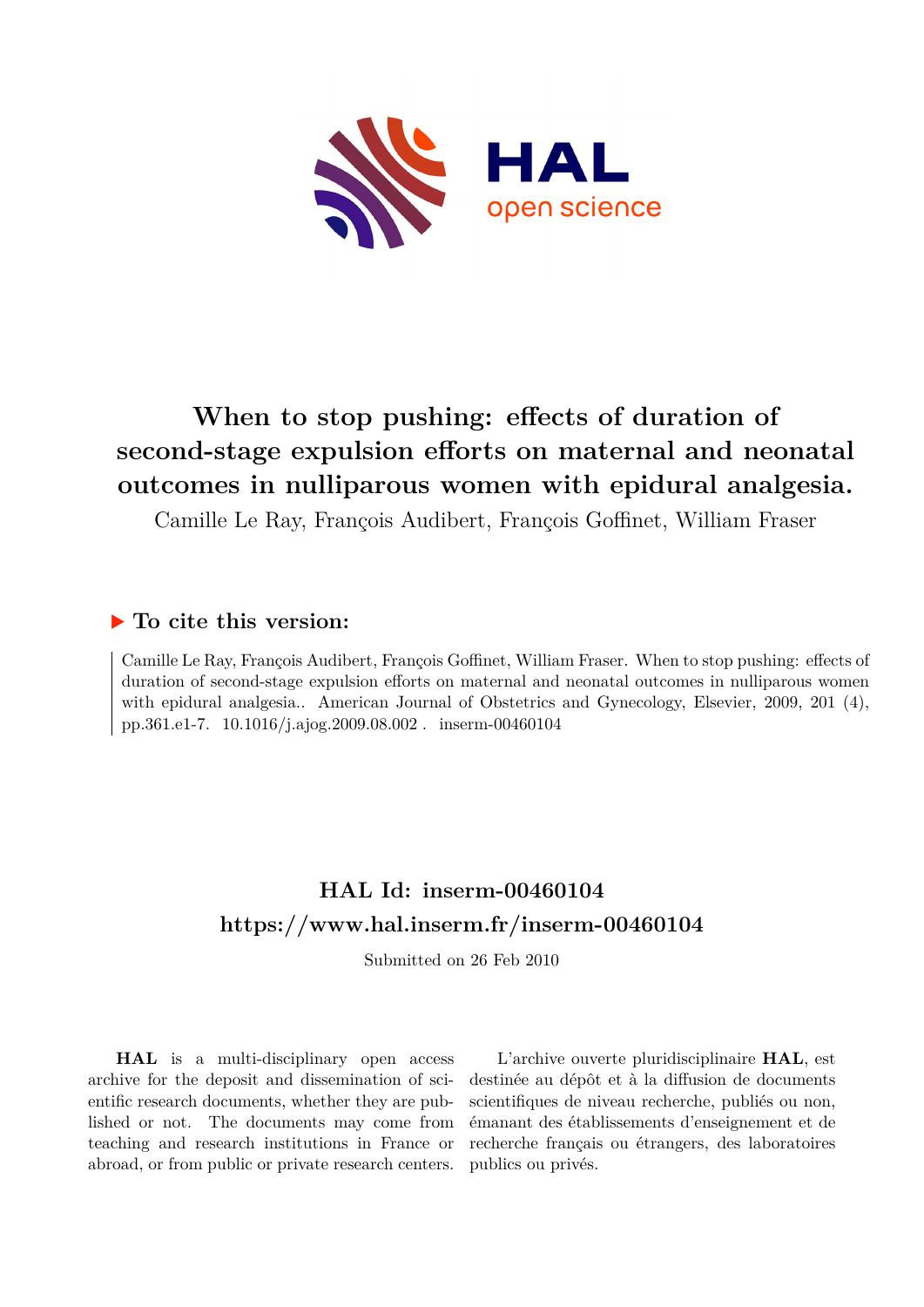## **When to stop pushing? Consequences of active second stage duration on maternal and neonatal outcomes in nullipara with epidural**

Camille Le Ray (1, 2, 3) (MD, MSc), François Audibert (1) (MD, MSc), François Goffinet

(2, 3) (MD, PhD), William Fraser (1) (MD, MSc)

(1) Sainte Justine Hospital, Department of Obstetrics and Gynecology, University of Montréal, QC, Canada

(2) INSERM UMR S149, Epidemiological Research Unit on Perinatal Health and Women"s Health, F-75014, Paris, France

(3) Maternité Port Royal, Hôpital Cochin Saint-Vincent-de-Paul, Assistance Publique Hôpitaux de Paris, Université Paris-Descartes, France

### Corresponding author:

Camille LE RAY, MD, MSc

INSERM Unit 149, Epidemiological Research Unit on Perinatal Health and Women"s Health 82 Avenue Denfert-Rochereau

75014 Paris, France

Tel: 33 1 42 34 55 70 / 33 1 42 34 55 80

Fax: 33 1 43 26 89 79

Email: camille.leray@gmail.com

This research was presented at the SMFM 29<sup>th</sup> Annual Meeting, San Diego, CA, January 26-31, 2009

Support for the trial which generated the database for this study was from the Canadian Institutes of Health Research (CIHR) (Medical Research Council of Canada). Dr. Le Ray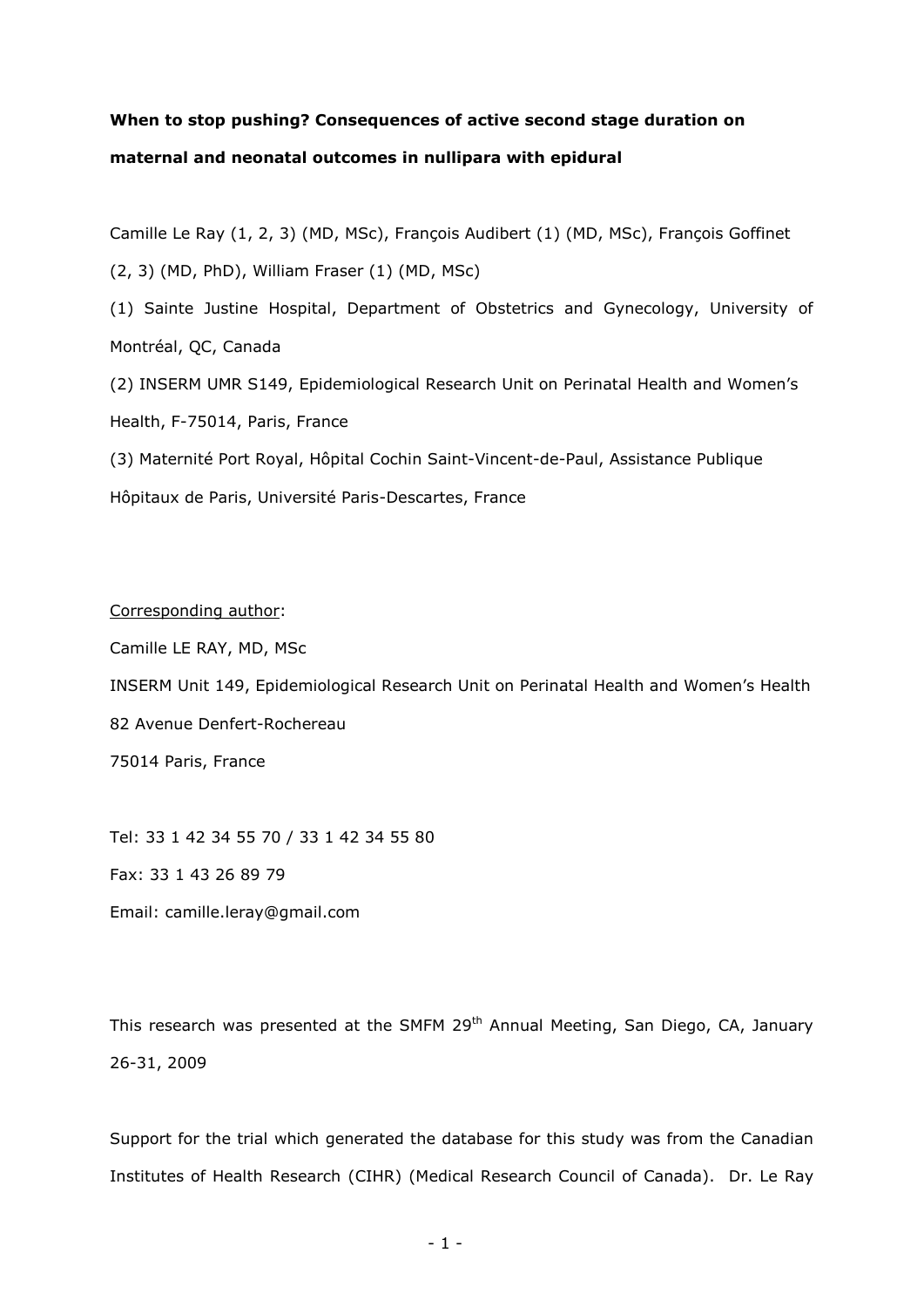received a grant from the French National College of Obstetricians and Gynecologists (CNGOF). Dr. Fraser receives salary support through a Canada Research Chair Award. Dr. Audibert receives salary support through a CIHR New Investigator Award.

## **Word count:**

- **abstract: 153**
- **text: 2807**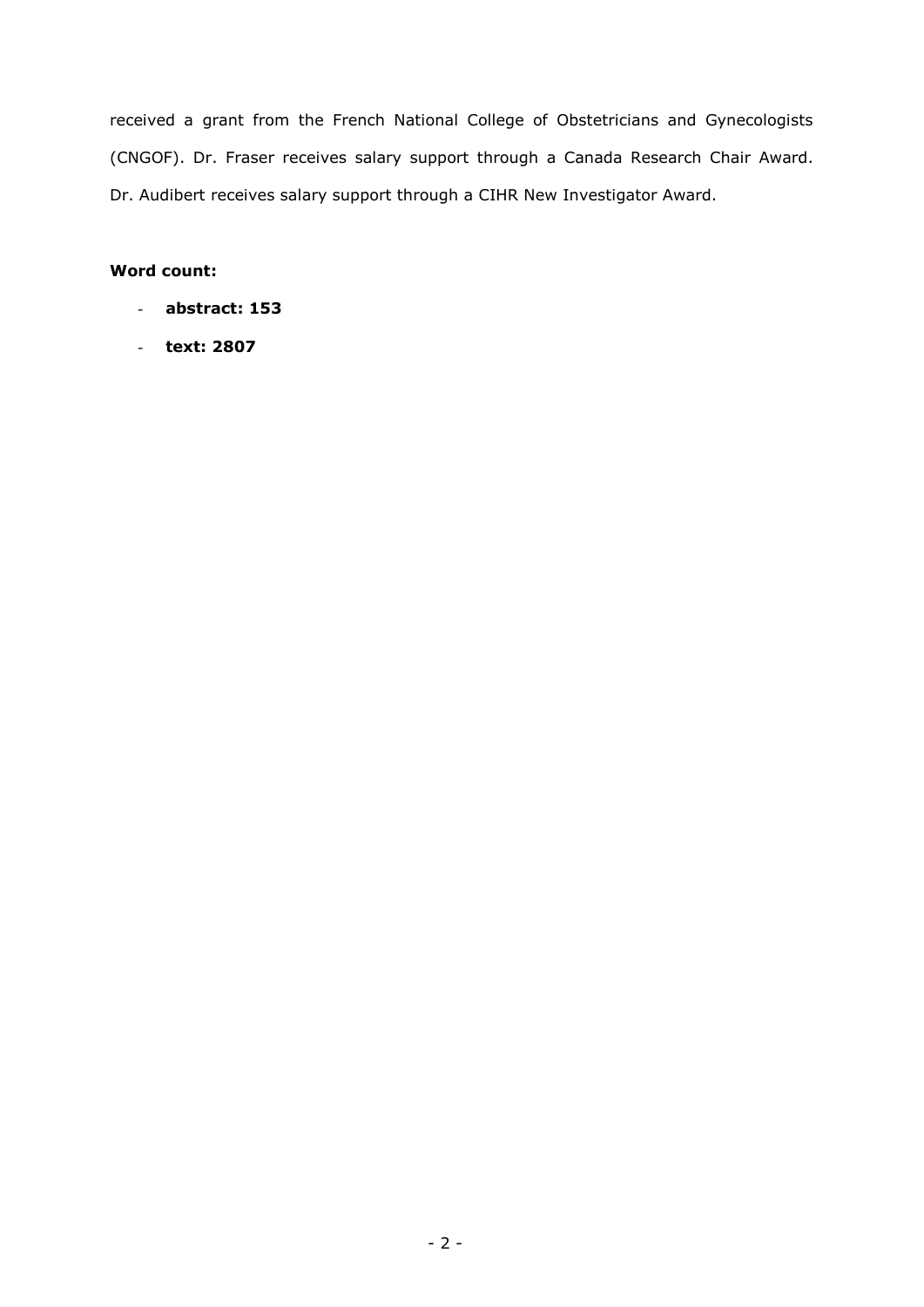## **CONDENSATION**

Relative to the first hour of expulsive efforts, chances of spontaneous vaginal delivery decrease every hour, while maternal risks increase.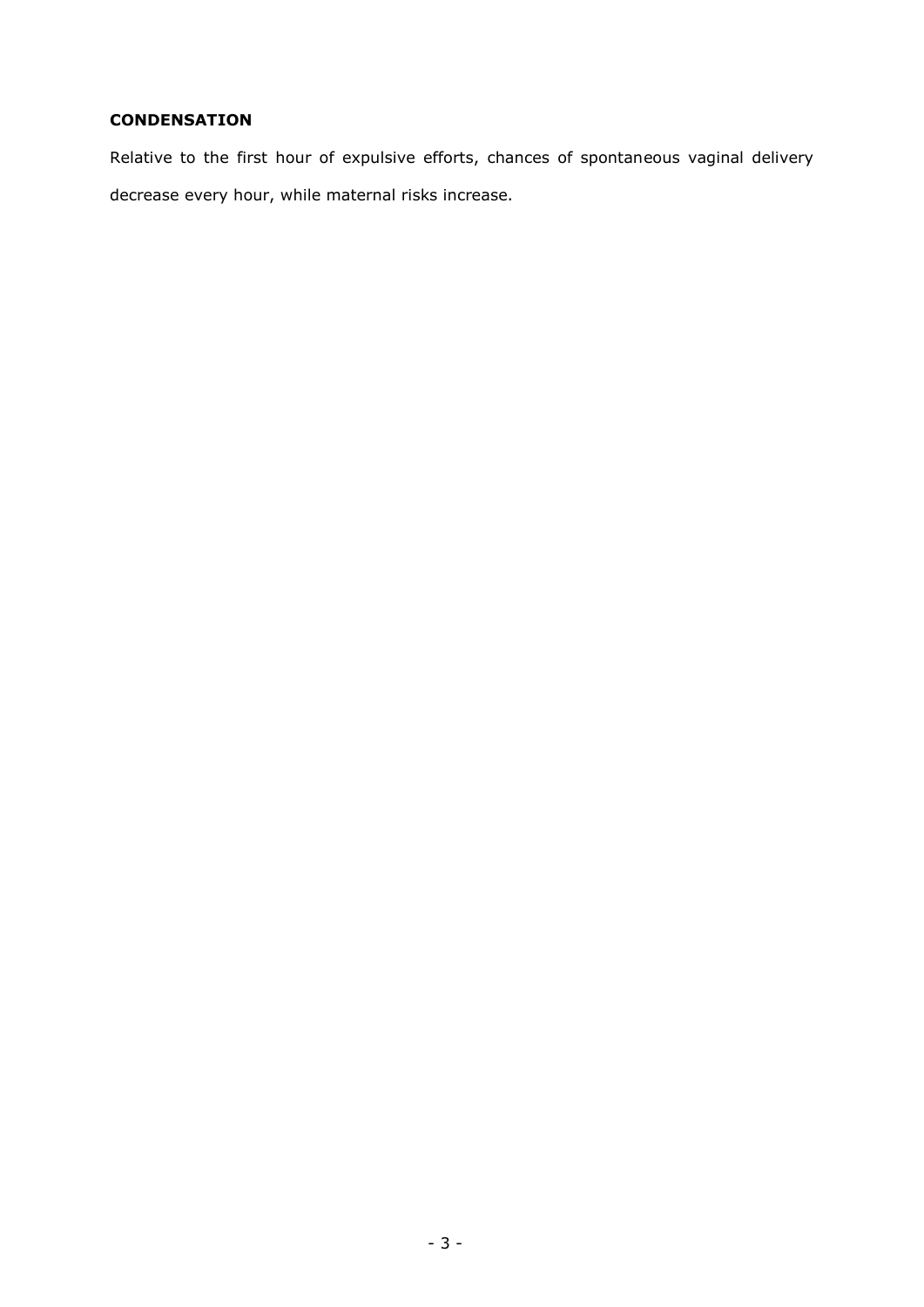#### **ABSTRACT**

**Objective**: To assess the influence of the duration of active second stage on maternal and neonatal outcomes.

**Study design:** Secondary analysis of the PEOPLE trial including 1862 second stage nulliparous women with epidural. According to duration of active second stage, we estimated the proportion of spontaneous vaginal deliveries (SVD) with a newborn without signs of asphyxia (5 minutes Apgar score≥7 and arterial pH>7.10). We also analyzed maternal and neonatal outcomes according to duration of expulsive efforts.

**Results**: Relative to the first hour of expulsive efforts, the chances of a SVD of a newborn without signs of asphyxia decreased significantly every hour (1-2h:adjusted OR=0.4[0.3-0.6], 2-3h:adjusted OR=0.1[0.09-0.2], >3h:adjusted OR=0.03[0.02-0.05]). The risk of postpartum hemorrhage and intrapartum fever increased significantly after 2h of pushing.

**Conclusion**: Faced with a decreasing probability of SVD and increased maternal risk of morbidity after 2 hours, we raise the question as to whether expulsive efforts should be continued after this time.

**Key words**: duration of active second stage; nullipara; maternal complications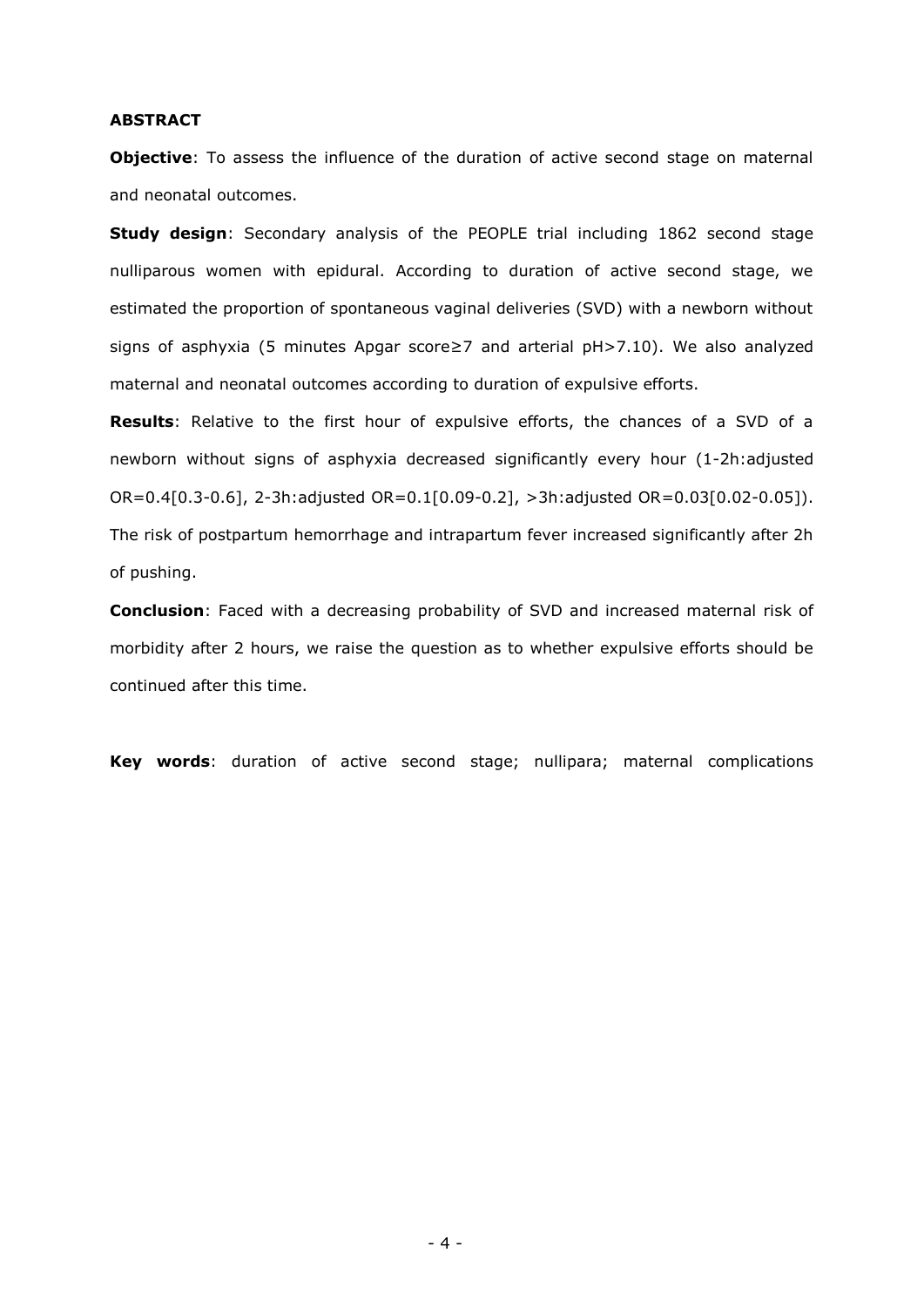#### **INTRODUCTION**

The second stage commences at full dilatation and is divided into two phases: the passive second stage when the fetal head progresses passively in the maternal pelvis and the active second stage which corresponds to the phase of active expulsive efforts. Prolonged second stage (more than 2 or 3 hours according to the authors) is associated with an increased risk of maternal complications, operative vaginal delivery, perineal trauma, chorioamnionitis, postpartum hemorrhage, but not with an increased risk of adverse neonatal outcomes (1-7). However, in most studies related to prolonged second stage, passive and active second stages were not differentiated. Because the point of onset of the 2<sup>nd</sup> stage is difficult to determine, especially when the vaginal examinations during labor are less frequent, a measurement bias in these studies cannot be excluded (8). Conversely, the time of commencing expulsive efforts is usually accurately documented. As regards the management of the second stage, no previous cohort study has specifically analyzed maternal and neonatal outcome indicators as a function of the duration of the active phase of the second stage of labor.

Several trials have been published about the management of the second stage as regards a policy of immediate or delayed pushing, with controversial results. The PEOPLE trial (Pushing Early Or Pushing Late with Epidural) is one such trial (9). A meta-analysis of these trials found a decreased risk of rotational or mid-pelvic instrumental deliveries in the delayed pushing group, but non significant reductions of instrumental deliveries, caesarean section and adverse neonatal outcomes (10). The authors of that metaanalysis concluded that there is a benefit of delayed pushing in hospitals with high rates of rotational or mid-pelvic procedures, but no advantage in hospitals with low rates of these procedures. Thus, there are still today considerable variations in management of the second stage according to hospital protocols, obstetricians' habits and experience.

- 5 -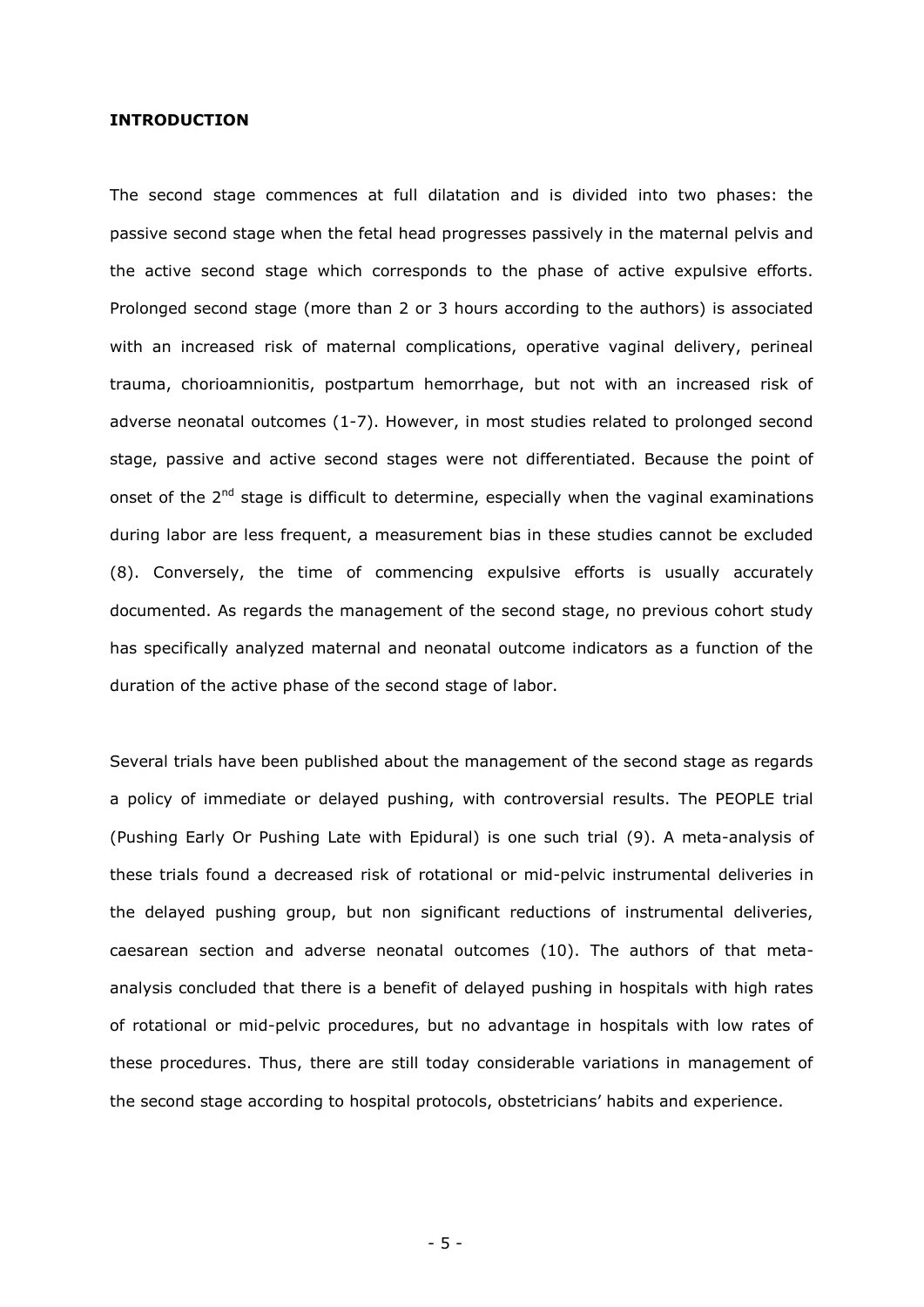With respect to duration of the active phase of the second stage, we hypothesized that after a certain duration of pushing, maternal and neonatal risks may outweigh the benefits of continued pushing.

The purpose of our study was to evaluate the rate of spontaneous vaginal delivery with a newborn without signs of asphyxia according to the duration of the active second stage. We also assessed the influence of the duration of active second stage on maternal and neonatal outcomes, to try to determine a "maximal" duration of pushing efforts, adjusting for the second stage management, delayed or immediate pushing.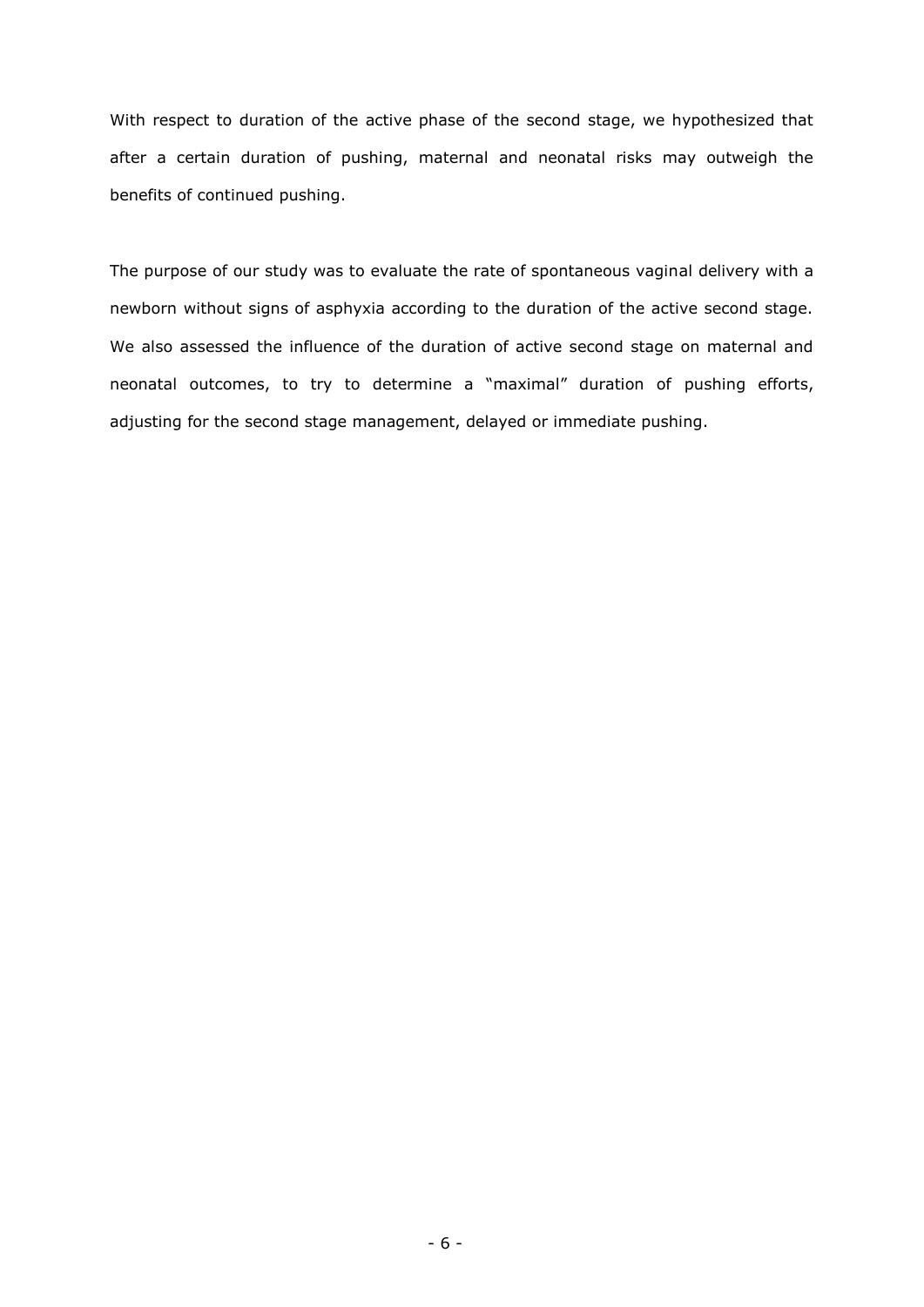#### **MATERIALS & METHODS**

We conducted a secondary analysis of all patients ( $n=1862$ ) included in the PEOPLE trial, a multicenter randomized controlled trial comparing early and delayed pushing with epidural, between October 1994, and September 1996, in 12 academic centers (10 in Canada, 1 in the United States, and 1 in Switzerland). Nulliparous women at term ( $\geq 37$ weeks) with a singleton vertex fetus were eligible and randomized at the beginning of the second stage. Exclusion criteria were abnormal fetal heart rate monitoring during the first stage, maternal fever during the first stage of labor, adverse events during the pregnancy (hypertension, hemorrhage, fetal malformation, intra uterine growth retardation) and any condition that necessitated shortening of the second stage of labor (9). The clinical trial was approved by the Ethics Committee of Laval University.

The management of the passive phase of the second stage was standardized. In the early pushing group, women were encouraged to commence pushing immediately on random assignment. In the late pushing group, women were advised to avoid voluntary expulsive efforts for 2 hours unless they felt an irresistible urge to push, the fetal head was visualized at the inspection of the perineum or a medical indication to shorten the second stage of labor developed. However, there was no standardized management with respect to pushing technique. For women without oxytocin during the first stage, if labor had not progressed within 1 hour after random assignment, oxytocin could be commenced. For women with oxytocin during the first stage, it was continued during the second stage of labor unless there was an indication to stop the infusion. Fetal status was assessed by continuous electronic heart rate monitoring. Continuous-infusion epidural analgesia followed a standardized protocol.

Duration of the expulsive efforts was prospectively collected and available for all with the exception of 4 patients. We categorized the duration of the active phase of the second

- 7 -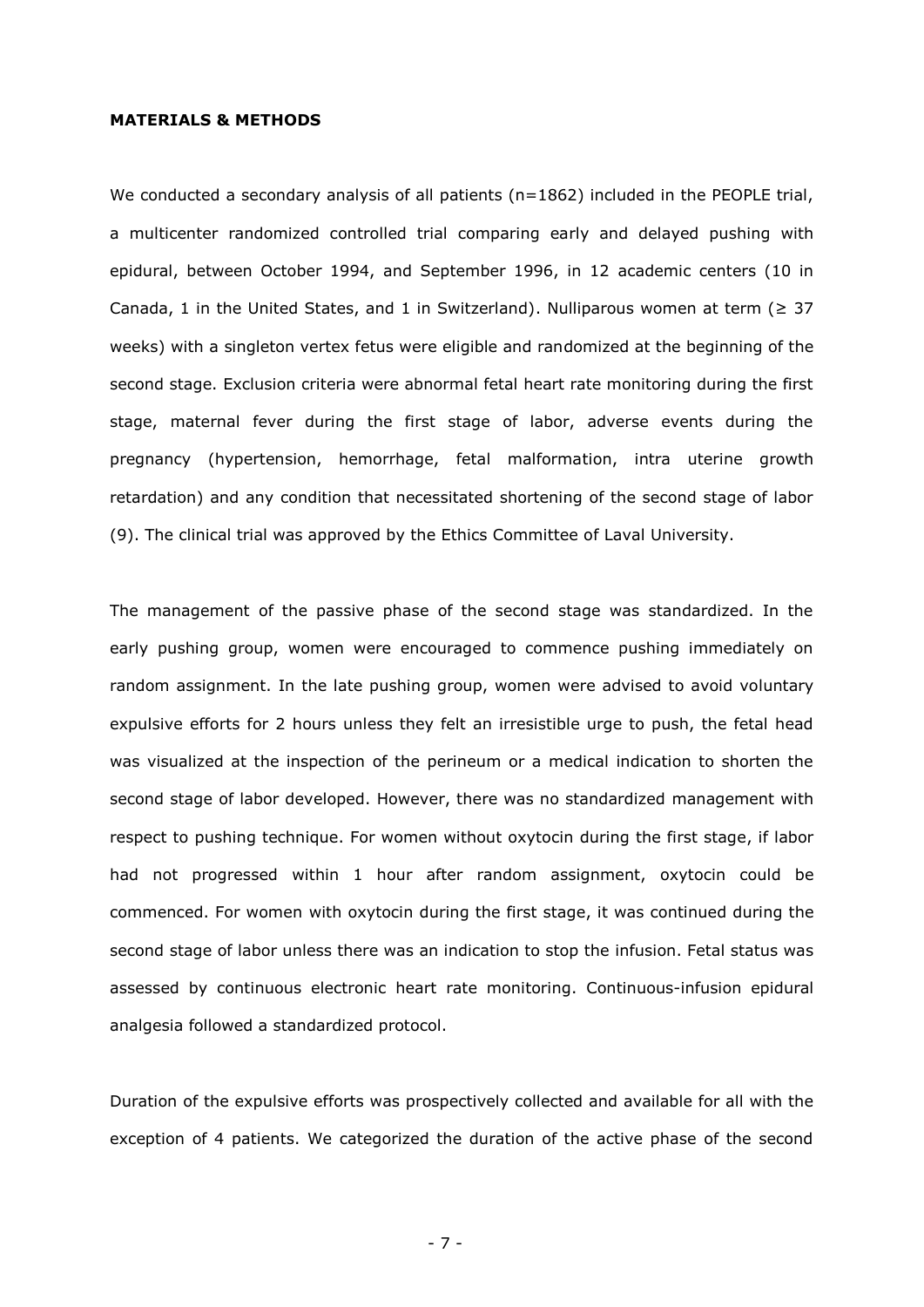stage into four classes: less than 1 hour (h), interval 1-2h, interval 2-3h and more than 3 hours.

The primary outcome was defined as a spontaneous vaginal delivery of a newborn without signs of asphyxia, i.e. Apgar score at 5 minutes ≥7 and neonatal arterial pH >7.10 when available. Thus, indications of operative deliveries were taken into account. Indeed, with adequate fetal per partum surveillance, women with abnormal fetal heart rate monitoring had earlier operative delivery allowing birth of a newborn without signs of asphyxia, in comparison with women with a normal fetal heart rate.

The secondary maternal outcomes were intrapartum fever, third- and fourth- degree perineal tears and postpartum hemorrhage (PPH) defined as blood losses greater than 500cc with vaginal delivery and greater than 1000cc with cesarean section. The secondary neonatal outcomes were 5 minute Apgar score less than 7, neonatal arterial pH less than 7.10, any neonatal trauma (cephalhematoma, other hematoma, fracture and facial or brachial palsy) and admission to neonatal intensive care unit (NICU).

First, we described the maternal and neonatal baseline characteristics and obstetrical practices in our population. Second, according to the duration of the active phase of the second stage, we determined the rate of spontaneous vaginal delivery with a newborn without sign of asphyxia in each group of randomization (immediate or delayed pushing groups). Finally, we conducted univariable and multivariable analysis to assess the association between duration of expulsive efforts and adverse maternal or neonatal outcomes.

Statistical analysis was performed using Stata 10.0 software (Stata Corporation, College Station, TX). We used the Chi-square test to compare proportions, and Fisher's exact test when the population size was small  $(n<5)$ . To compare continuous variables, we used ANOVA, the variances were assessed by the Bartlett"s test.

- 8 -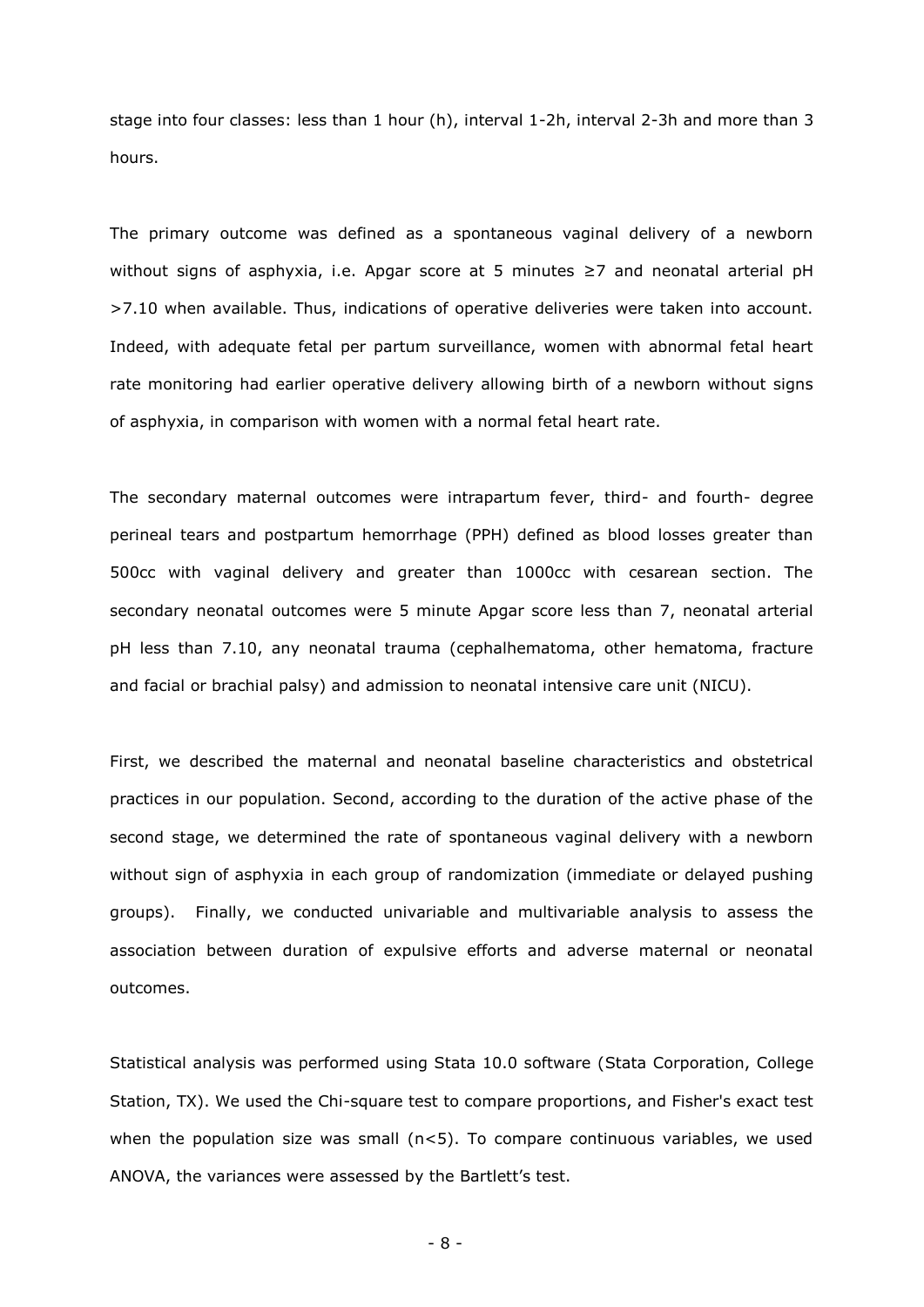For multivariable analysis, we used unconditional logistic regression models to adjust for confounding. Adjusted analysis controlled for maternal age (continuous), gestational age (continuous), ethnic origin (categorical) , BMI at admission (continuous), birth weight (continuous), position of the fetal head at full dilatation (categorical), group of randomization (binary: early or late pushing group) and mode of delivery (categorical). For analysis of third- and fourth-degree tear, we also adjusted on episiotomy and its technique (categorical: none, median or mediolateral episiotomy). Goodness-of-fit was examined using the Hosmer-Lemeshow test.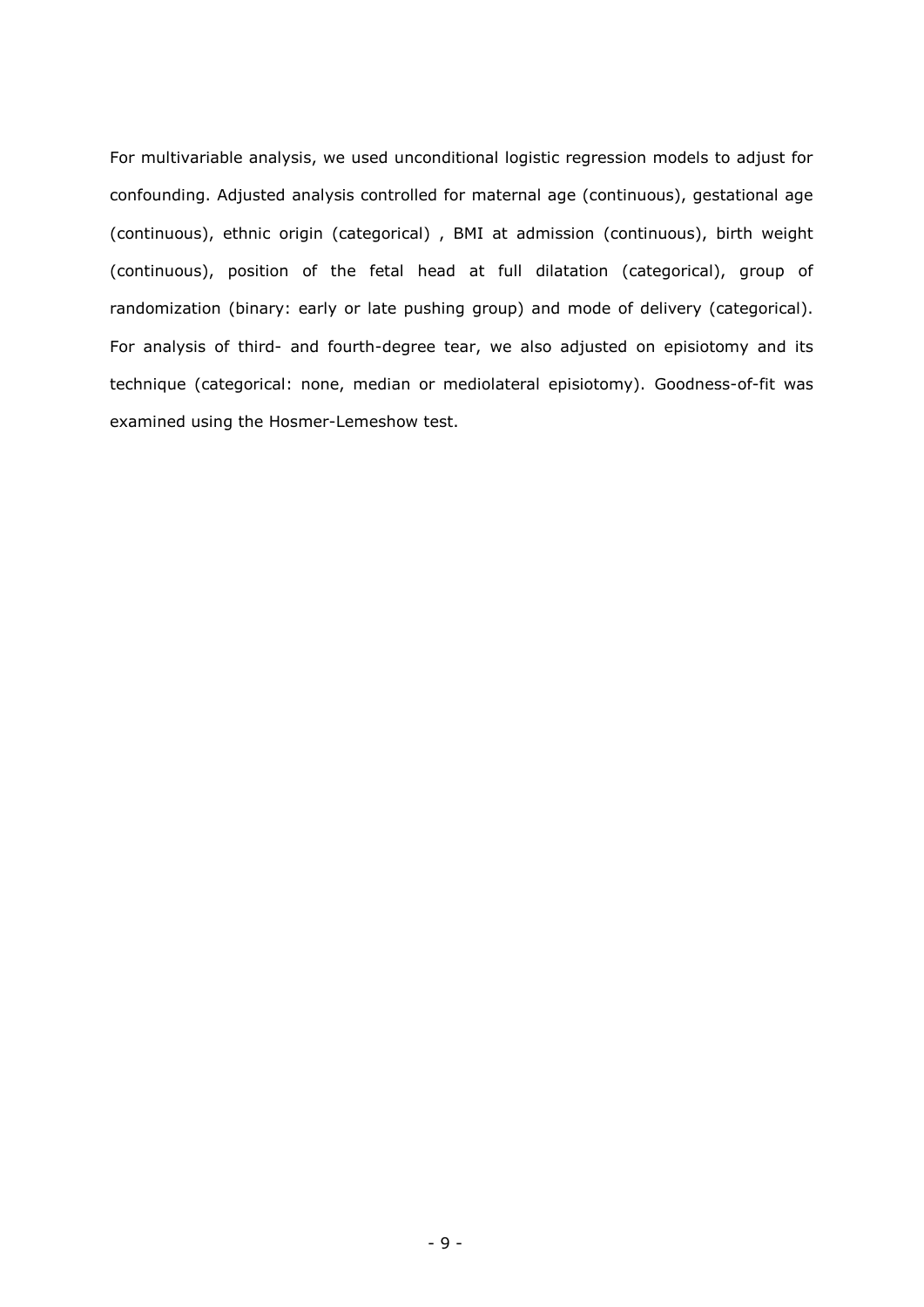### **RESULTS**

Maternal and neonatal characteristics are summarized in Table 1. Median duration of pushing efforts was 68 minutes ( $10<sup>th</sup>$  percentile:  $17$  min and  $90<sup>th</sup>$  percentile:  $175$  min) in the delayed pushing group and 110 minutes  $(10<sup>th</sup>$  percentile: 37 min and 90<sup>th</sup> percentile: 228 min) in the immediate pushing group. Six hundred and thirty five (34.2%) women pushed less than 1 hour, 605 (32.6%) between 1 and 2 hours, 374 (20.1%) between 2 and 3 hours and 244 (13.1%) had an active second stage longer than 3 hours.

The 5 minute Apgar score was available in 1857 cases (99.7%), but neonatal arterial pH was missing in 376 (20.2%) observations. As shown on Figure 1, after the first hour of expulsive efforts, the probability of spontaneous delivery of a baby that has no indicators of asphyxia decreased with time of pushing. Among women undelivered after 2 hours of active pushing, the chances of a spontaneous vaginal delivery of a newborn without signs of asphyxia were 22.7% and 19.6% in the immediate and delayed pushing groups, respectively. After 3 hours, it decreased to 10.7% and 8.9%. Using multivariable analysis, we found a significantly decreased chance for each subsequent hour to have a spontaneous vaginal delivery with newborn without signs of asphyxia (interval 1-2h: adjusted OR=0.4, 95%IC [0.3-0.6], interval 2-3h: adjusted OR=0.1, 95%IC[0.09-0.2] and pushing>3h: adjusted OR=0.03, 95%IC[0.02-0.1], reference: pushing<1h) (Table 3).

Univariable analysis indicated that the proportion of maternal morbidity indicators increased significantly with duration of the active second stage (table 2). Among women undelivered after 2 hours of active pushing, the rate of post partum hemorrhage was 23.6% and it increased to 30.5% after 3 hours of pushing. The risk of operative delivery – instrumental extraction or cesarean section – was two-fold increased for interval 1-2h in comparison to those with duration of pushing less than one hour, ninefold increased for interval 2-3h and thirtyfold increased for pushing greater than 3 hours. After

- 10 -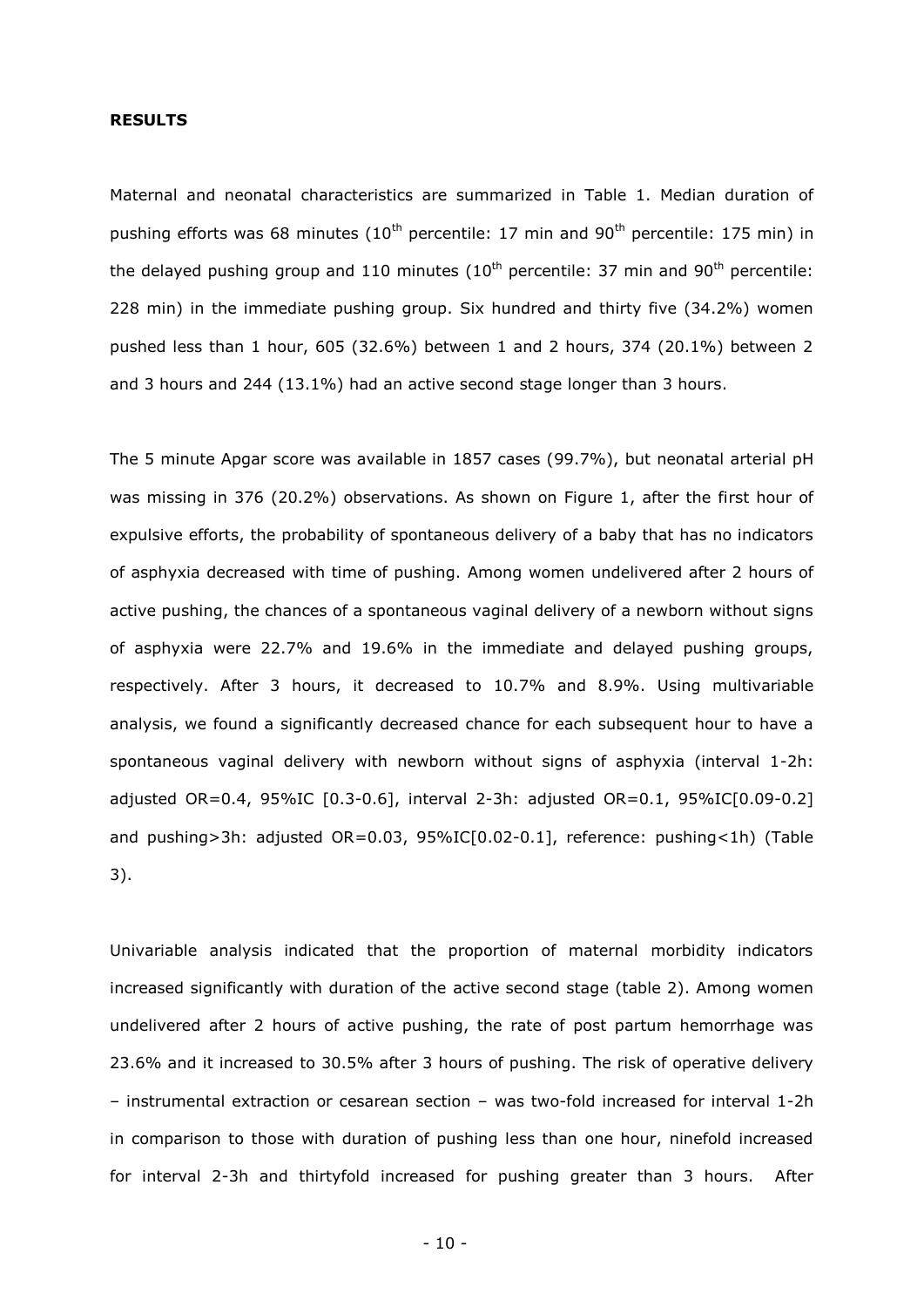adjustment, the risk of postpartum hemorrhage increased after 2h of pushing (interval 2- 3h: adjusted OR=1.6, 95%IC[1.0-2.5] and pushing>3h: adjusted OR=2.5, 95%IC[1.5- 4.1], reference: pushing<1h). The risk of intrapartum fever was also significantly associated with duration of the active second stage. In the multivariable analysis, the risks of third- and fourth-degree tears were comparable for all classes of duration of the active second stage (table 3).

In this context of continuous intrapartum surveillance, neonatal arterial pH and 5 minutes Apgar score were not influenced by pushing duration (table 2). Neonatal trauma and admission in NICU increased with duration of the active second stage in univariable analysis. After adjustment for confounding variables, none of the adverse neonatal outcomes studied were significantly associated with pushing duration (table 3).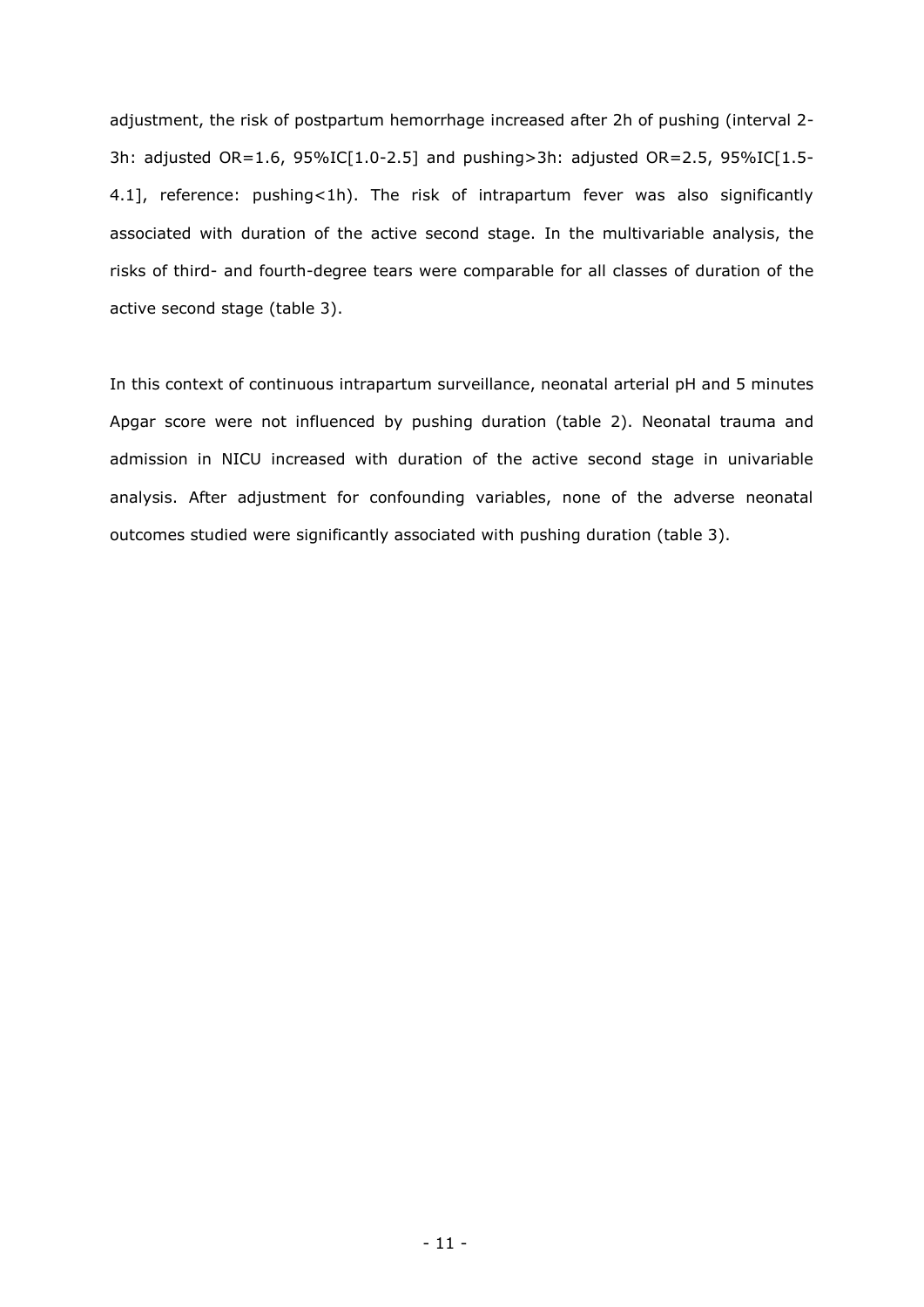#### **COMMENT**

During the active phase of the second stage, the probability of spontaneous vaginal delivery of a newborn with a 5 minute Apgar score  $\geq 7$  and pH at birth  $> 7.10$ , decreases every hour. After 2 hours of pushing the risk of intra partum fever and postpartum hemorrhage increases significantly. However, our results suggest that in the context of continuous fetal surveillance in the second stage a prolonged duration of the active second stage does not increase the risk of adverse neonatal outcome.

There are few previous publications specifically addressing the impact of the duration of expulsive efforts on the fetal and neonatal well-being (11-14). These studies had a small sample size and were focused on biological outcomes (pH and lactates). In our study, the population is large, homogenous (uncomplicated nulliparous women at term with epidural) and is derived from a multicenter trial cohort. The collection of data was prospective and rigorous, especially with respect to hours of pushing with only 4 subjects missing data. We classified pushing duration into four classes, and we demonstrated an increased risk for intrapartum fever and postpartum hemorrhage. In previous studies on this topic, some authors have oversimplified categorization of second stage (<2h and  $>2h$ ), which limits interpretation of their results  $(1, 4, 5, 7)$ . Neonatal outcomes were also prospectively collected in order to analyze accurately the neonatal health status. This reinforces the validity of our results.

Previous studies concerning prolonged second stage did not differentiate passive and active phases, thus we cannot compare our results to those from other studies (1-7). However, in accordance with these studies, after adjustment, we did not find an association between duration of pushing and adverse neonatal outcomes.

In 1973, Wood showed, among 29 patients, that neonatal arterial pH decreased to 0.003 unit every minute of pushing (11). Other authors found similar results in small biological

- 12 -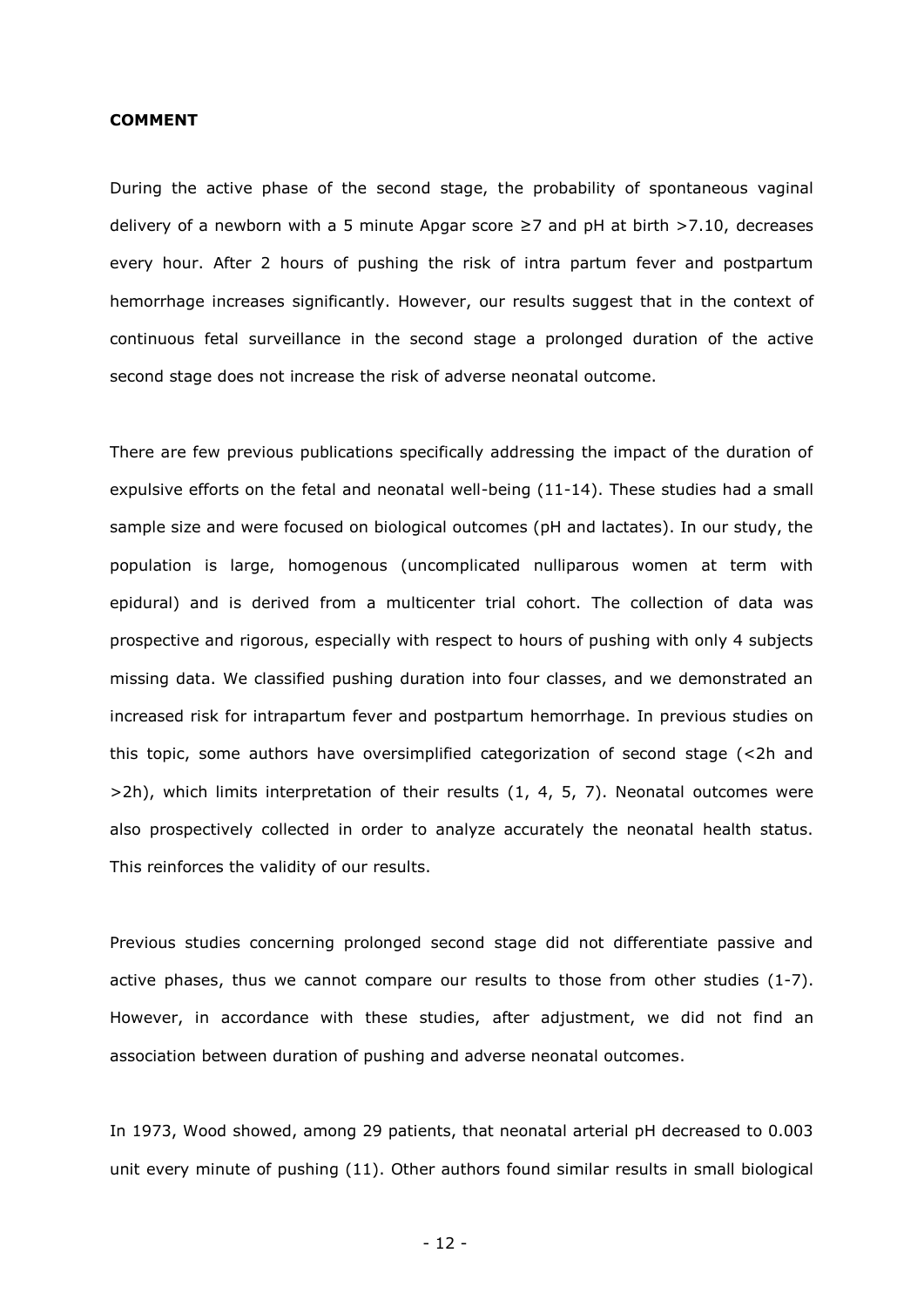studies (12, 14). In our study with a large sample size, where there was routine fetal intrapartum surveillance using fetal heart monitoring, we found no correlation between neonatal arterial pH values and duration of expulsive efforts. Moreover, we found a surprising, but non significant, decrease in the rate of arterial pH less than 7.10 after 2 hours of pushing. This result may reflect a « healthy worker » effect, i.e. that the most fragile infants were probably born during the first 2 hours of pushing, if needed, by instrumental vaginal delivery or by cesarean section. But this result may also reflect a context of careful obstetrical management and an adequate fetal surveillance during the active second stage, performing an operative delivery when severe fetal heart rate abnormalities occured. Only women with normal fetal heart monitoring, were allowed to continue pushing after 2 hours.

Because this was a secondary analysis of a randomized trial not specifically designed to answer the study question, our study has several limitations. We had only short-term data concerning maternal morbidity indicators. The effect of prolonged expulsive efforts on pelvic floor and continence was not assessed. Moreover, data were collected in 1994- 1996. Probably, obstetrical practices have changed since this period – fewer midpelvic extractions, fewer rotational procedures and more caesarean sections during the second stage. The operative vaginal delivery rate is high in this trial, like in other trials comparing delayed and immediate pushing (10). Thus, a selection bias cannot be excluded. In our population, most women were Caucasian or Asian. In light of the different prevalence of pelvic configurations in different ethnic groups, our results might not be generalized to ethnic groups that were under-represented in our study. Moreover, our results cannot be generalized to multipara and nullipara without epidural. Finally, because the exact duration of the first stage is difficult to estimate accurately, we did not adjust for it. First stage duration might have an influence on maternal and neonatal outcomes.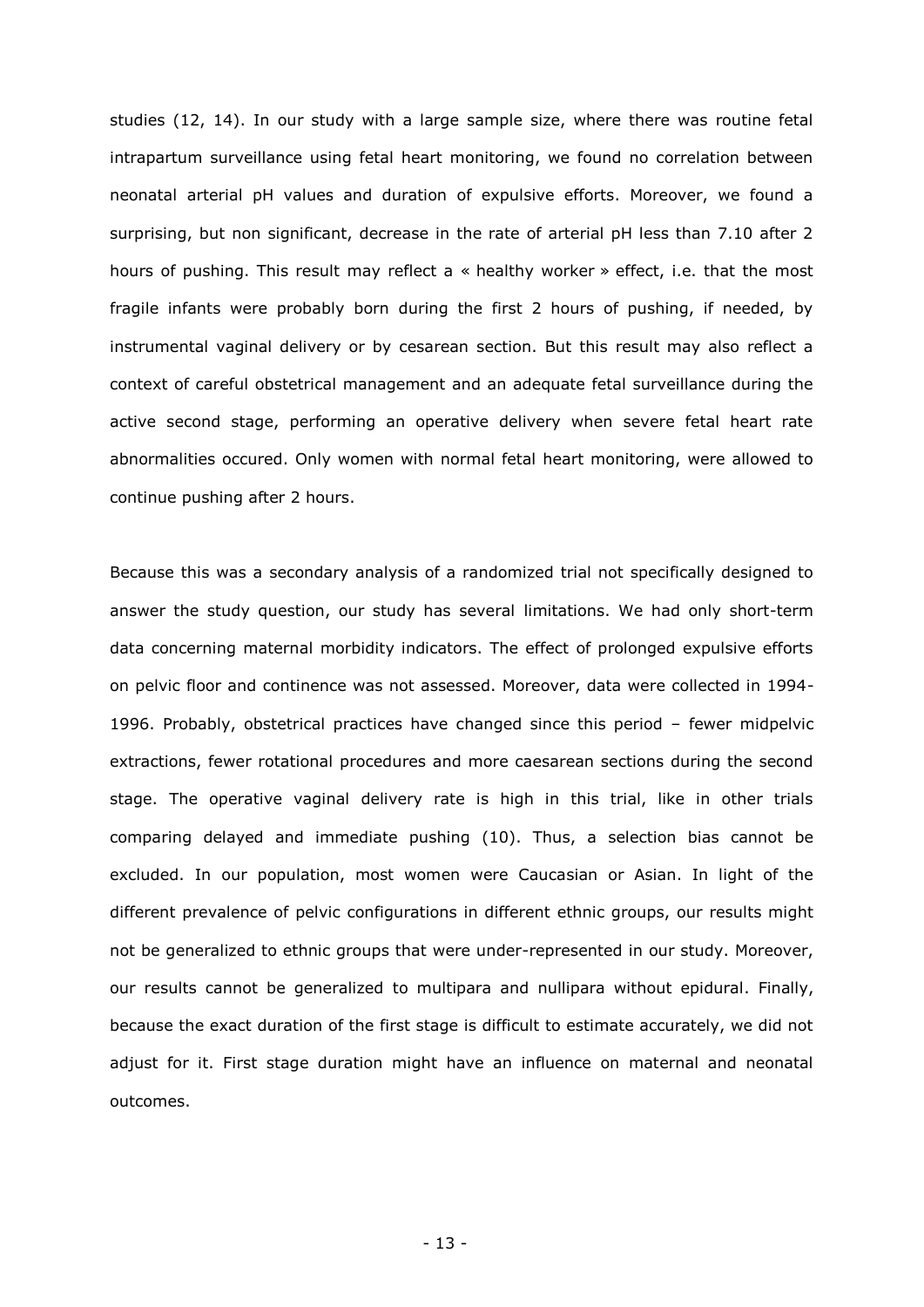Sung et al. found that a second stage of labor longer than 4 hours was associated with an increase in unintentional hysterotomy extensions at cesarean delivery and prolonged operative time (15). In the PEOPLE trial, there is no data about adverse events occurring during caesarean such as hysterotomy extension or bladder injury. These complications may be more frequent in case of cesarean section after 2 or 3 hours of pushing efforts as compared to cesareans performed during the first two hours of active second stage.

In 1989, Fusi was the first to describe an association between maternal pyrexia and the use of epidural in labor (16). Other authors found similar results (17). However, the exact influence of epidural on thermoregulation is still controversial (18). In our population of nullipara with epidural, there was a significantly increased risk of maternal intrapartum fever associated with pushing duration. We cannot determine if this result is due to patent infection or unbalanced thermoregulation.

Analysis of risk factors associated with a prolonged active second stage could lead to the identification of measures to decrease the duration of expulsive efforts and the associated maternal morbidity. In particular, fetal malposition at full dilatation results in a higher risk of prolonged second stage (19). In contrast to other risk factors such as fetal weight, fetal malposition can be modified using simple obstetrical maneuvers. The routine assessment of fetal head position at full dilatation before pushing is initiated and the use of manual rotation might reduce the duration of pushing and the rate of cesarean (20-22).

In our logistic regression analysis, we assessed whether the association between the risk of PPH and the duration of pushing was potentially mediated by the mode of delivery. Cesarean section is associated with both duration of pushing and risk of post-partum hemorrhage. The adjusted OR for PPH was significantly less than the crude OR, and the confidence interval for the effect excluded the null effect only when the duration of pushing was greater than 3 hours. It remains possible that prolonged pushing is

- 14 -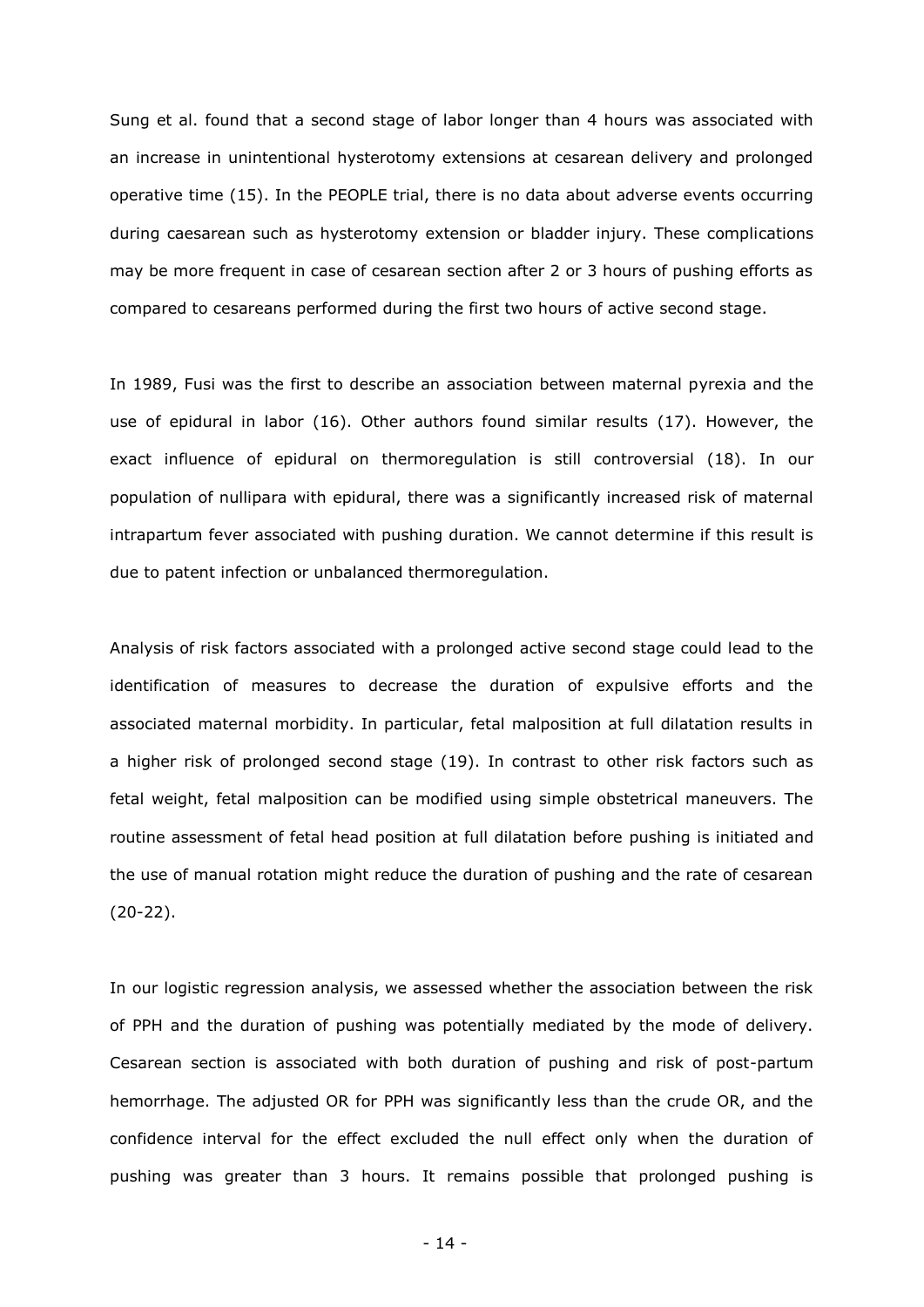associated with technically difficult cesarean sections, where the risk of hysterotomy extension is increased. Thus, cesarean would be on the chain of causality between pushing duration and PPH.

Post partum hemorrhage is well known to be a common cause of maternal mortality morbidity. Considering that the risk of PPH increases significantly after 2 hours of expulsive efforts and the chance to have a spontaneous vaginal delivery of a newborn without signs of asphyxia is 20% after this time, in our study, it is justified to ask the question as to whether operative delivery – instrumental delivery or cesarean – should be considered after 2 hours pushing. However, our study did not allow us to assess whether maternal morbidity would have been reduced if an operative delivery had been systematically performed after 2 hours of pushing. A policy of assisted delivery or cesarean after 2 hours of pushing could decrease the risk of PPH associated with uterine atony and difficult cesareans. But such a policy could also increase the risk of PPH due to an increased rate of cesarean section and instrumental delivery. Our study does not provide a definitive answer to that question, but does provide additional information to assist physician in patient's counseling in such situations. Our study revives the age- old debate as to the appropriate criteria for defining an 'adequate', or for that matter, a "failed" trial of labor – the ultimate diagnostic conundrum in obstetrics. This unresolved challenge applies both to the first and to the second stage of labor. Only a well-designed randomized controlled trial comparing neonatal and maternal outcomes between 1) a policy of limiting pushing to 2 hours and 2) a policy of no fixed limit on the duration of the active second stage, will answer the question 'when to stop pushing ?'.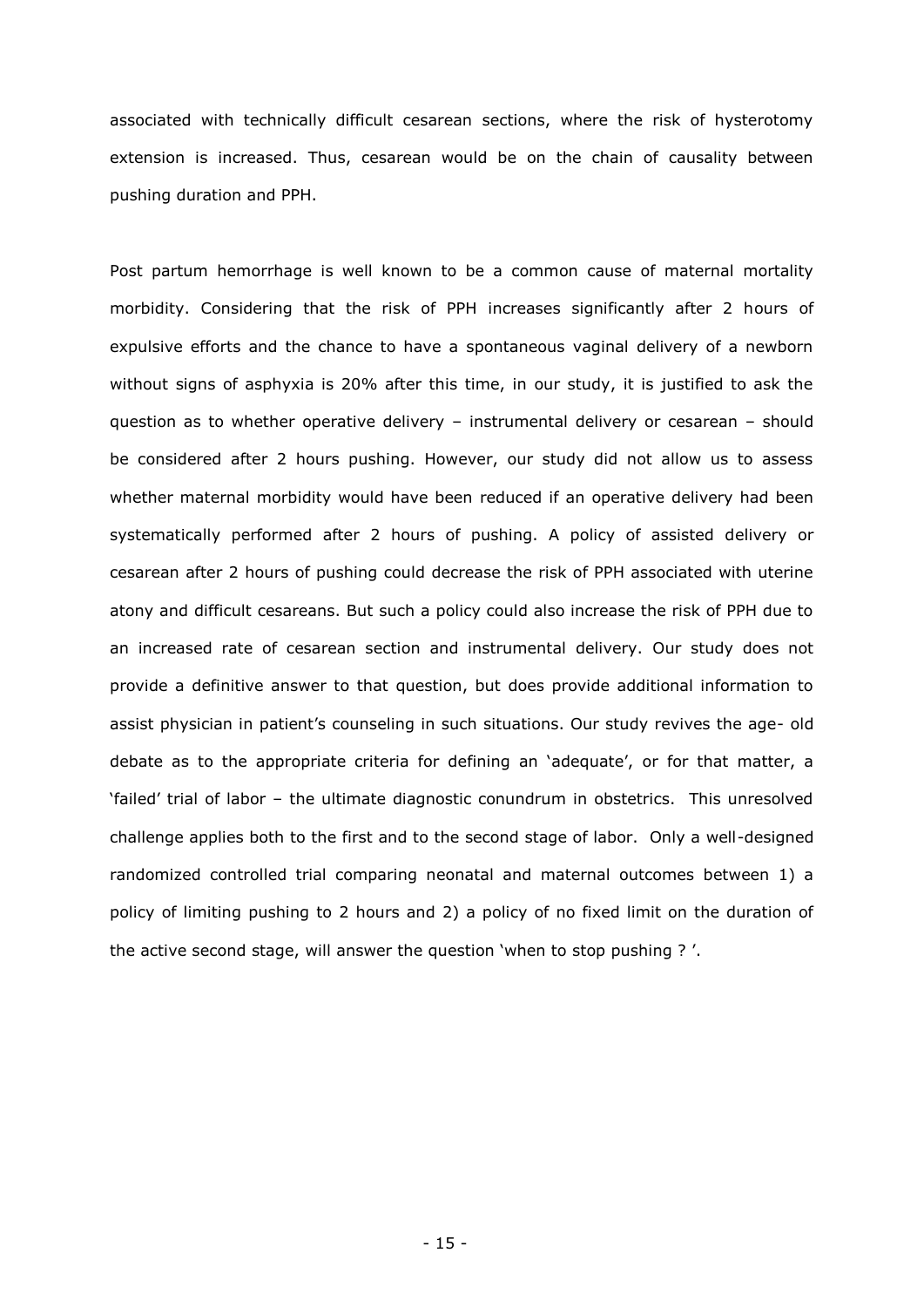#### **REFERENCES**

1. Myles TD, Santolaya J. Maternal and neonatal outcomes in patients with a prolonged second stage of labor. Obstet Gynecol 2003;102(1):52-8.

2. Menticoglou SM, Manning F, Harman C, Morrison I. Perinatal outcome in relation to second-stage duration. Am J Obstet Gynecol 1995;173(3 Pt 1):906-12.

3. Cheng YW, Hopkins LM, Caughey AB. How long is too long: Does a prolonged second stage of labor in nulliparous women affect maternal and neonatal outcomes? Am J Obstet Gynecol 2004;191(3):933-8.

4. Janni W, Schiessl B, Peschers U, Huber S, Strobl B, Hantschmann P, et al. The prognostic impact of a prolonged second stage of labor on maternal and fetal outcome. Acta Obstet Gynecol Scand 2002;81(3):214-21.

5. Moon JM, Smith CV, Rayburn WF. Perinatal outcome after a prolonged second stage of labor. J Reprod Med 1990;35(3):229-31.

6. Saunders NS, Paterson CM, Wadsworth J. Neonatal and maternal morbidity in relation to the length of the second stage of labour. Br J Obstet Gynaecol 1992;99(5):381-5.

7. Kuo YC, Chen CP, Wang KG. Factors influencing the prolonged second stage and the effects on perinatal and maternal outcomes. J Obstet Gynaecol Res 1996;22(3):253- 7.

8. Altman MR, Lydon-Rochelle MT. Prolonged second stage of labor and risk of adverse maternal and perinatal outcomes: a systematic review. Birth 2006;33(4):315- 22.

9. Fraser WD, Marcoux S, Krauss I, Douglas J, Goulet C, Boulvain M. Multicenter, randomized, controlled trial of delayed pushing for nulliparous women in the second stage of labor with continuous epidural analgesia. The PEOPLE (Pushing Early or Pushing Late with Epidural) Study Group. Am J Obstet Gynecol 2000;182(5):1165-72.

- 16 -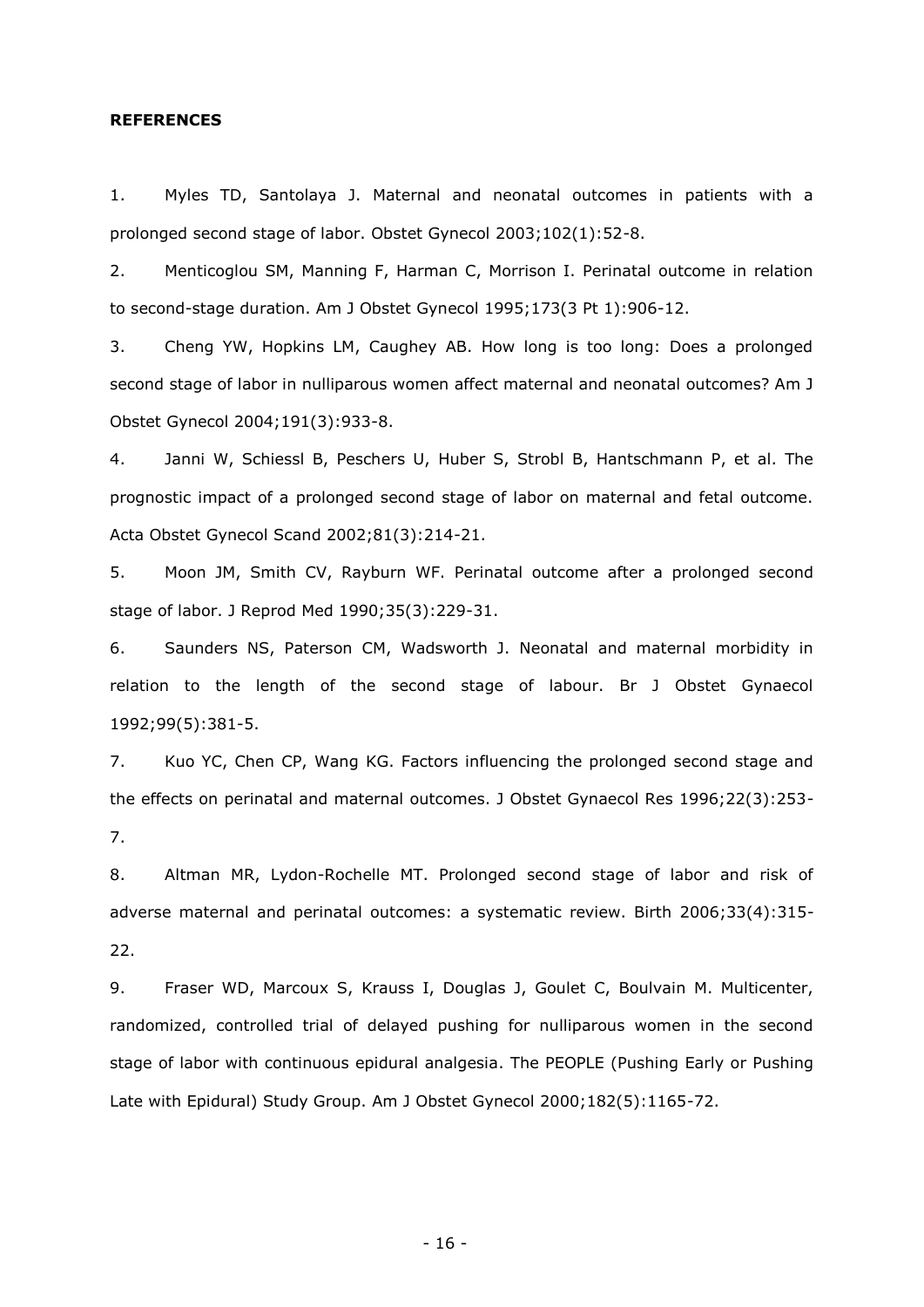10. Roberts CL, Torvaldsen S, Cameron CA, Olive E. Delayed versus early pushing in women with epidural analgesia: a systematic review and meta-analysis. Bjog 2004;111(12):1333-40.

11. Wood C, Ng KH, Hounslow D, Benning H. Time--an important variable in normal delivery. J Obstet Gynaecol Br Commonw 1973;80(4):295-300.

12. Katz M, Lunenfeld E, Meizner I, Bashan N, Gross J. The effect of the duration of the second stage of labour on the acid-base state of the fetus. Br J Obstet Gynaecol 1987;94(5):425-30.

13. Nordstrom L, Achanna S, Naka K, Arulkumaran S. Fetal and maternal lactate increase during active second stage of labour. Bjog 2001;108(3):263-8.

14. Aldrich CJ, D'Antona D, Spencer JA, Wyatt JS, Peebles DM, Delpy DT, et al. The effect of maternal pushing on fetal cerebral oxygenation and blood volume during the second stage of labour. Br J Obstet Gynaecol 1995;102(6):448-53.

15. Sung JF, Daniels KI, Brodzinsky L, El-Sayed YY, Caughey AB, Lyell DJ. Cesarean delivery outcomes after a prolonged second stage of labor. Am J Obstet Gynecol 2007;197(3):306 e1-5.

16. Fusi L, Steer PJ, Maresh MJ, Beard RW. Maternal pyrexia associated with the use of epidural analgesia in labour. Lancet 1989;1(8649):1250-2.

17. Yancey MK, Zhang J, Schwarz J, Dietrich CS, 3rd, Klebanoff M. Labor epidural analgesia and intrapartum maternal hyperthermia. Obstet Gynecol 2001;98(5 Pt 1):763- 70.

18. Goetzl L, Rivers J, Zighelboim I, Wali A, Badell M, Suresh MS. Intrapartum epidural analgesia and maternal temperature regulation. Obstet Gynecol 2007;109(3):687-90.

19. Senecal J, Xiong X, Fraser WD. Effect of fetal position on second-stage duration and labor outcome. Obstet Gynecol 2005;105(4):763-72.

20. Shaffer BL, Cheng YW, Vargas JE, Laros RK, Jr., Caughey AB. Manual rotation of the fetal occiput: predictors of success and delivery. Am J Obstet Gynecol 2006;194(5):e7-9.

- 17 -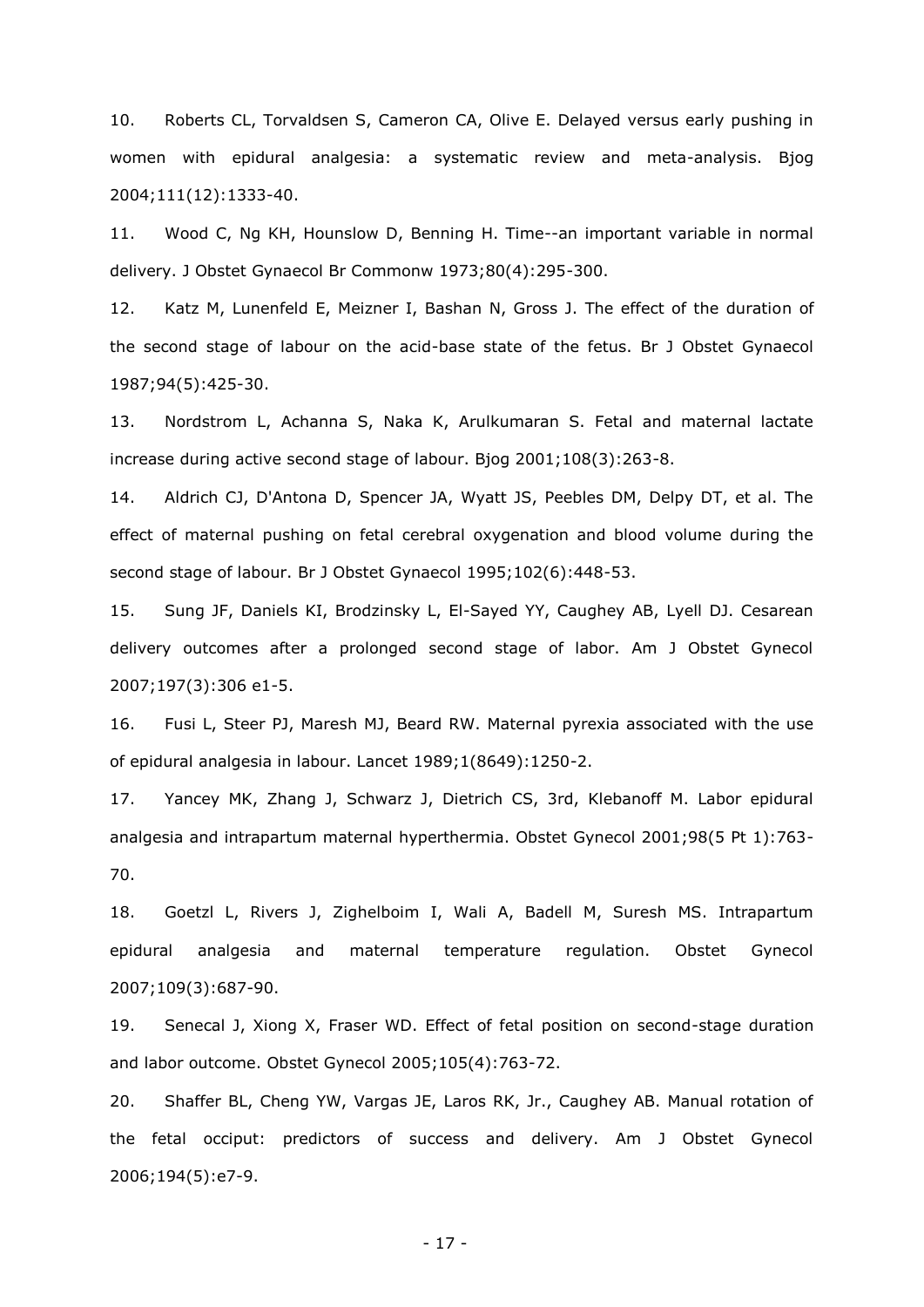21. Le Ray C, Serres P, Schmitz T, Cabrol D, Goffinet F. Manual rotation in occiput posterior or transverse positions: risk factors and consequences on the cesarean delivery rate. Obstet Gynecol 2007;110(4):873-9.

22. Reichman O, Gdansky E, Latinsky B, Labi S, Samueloff A. Digital rotation from occipito-posterior to occipito-anterior decreases the need for cesarean section. Eur J Obstet Gynecol Reprod Biol 2008;136(1):25-8.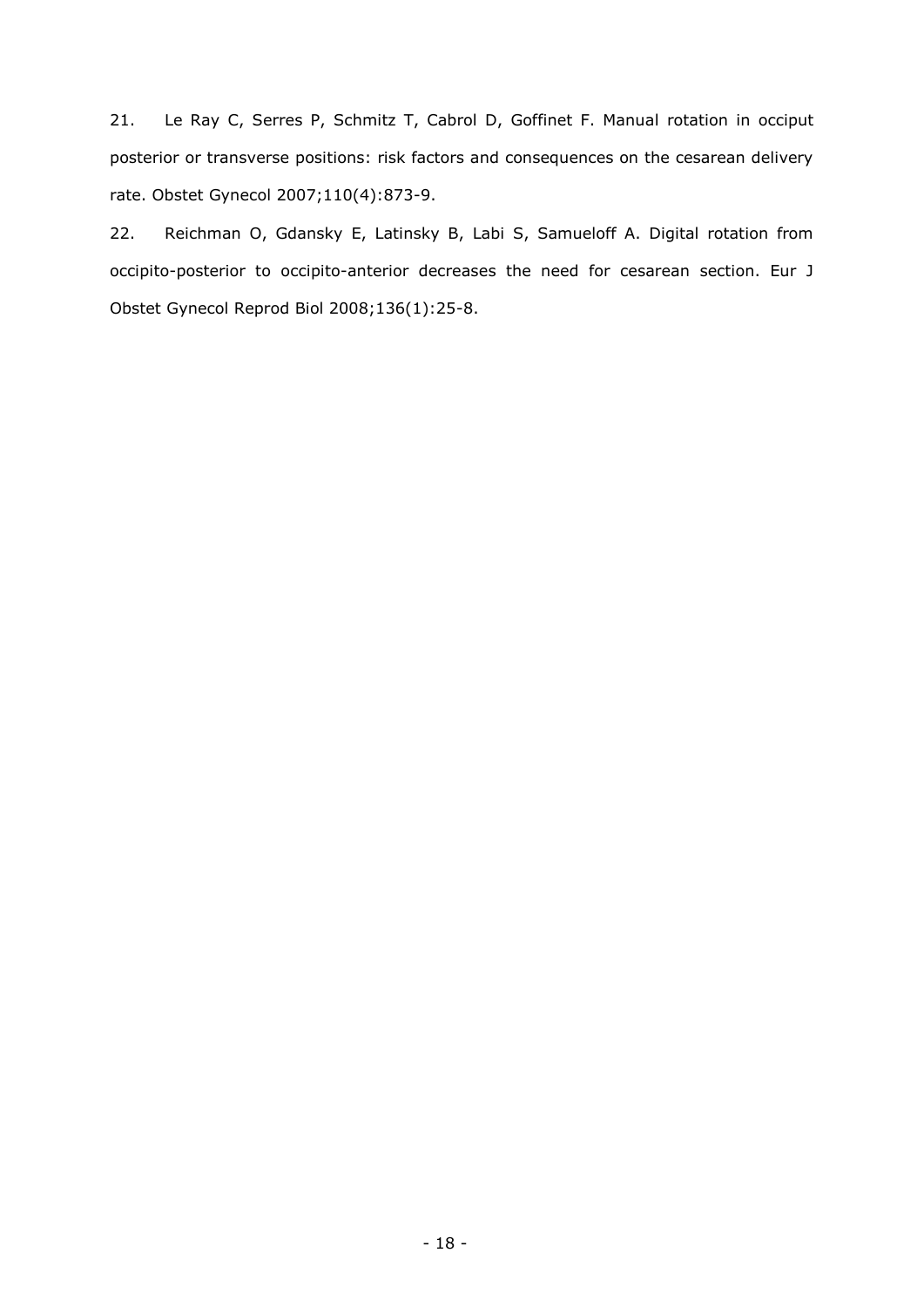## **Figure Legends:**

Figure 1: Probability of spontaneous vaginal delivery and birth of a newborn without sign of asphyxia (pH>7.10 and 5 minutes Apgar score≥7) according to pushing duration and the randomization group among women undelivered at the beginning of the period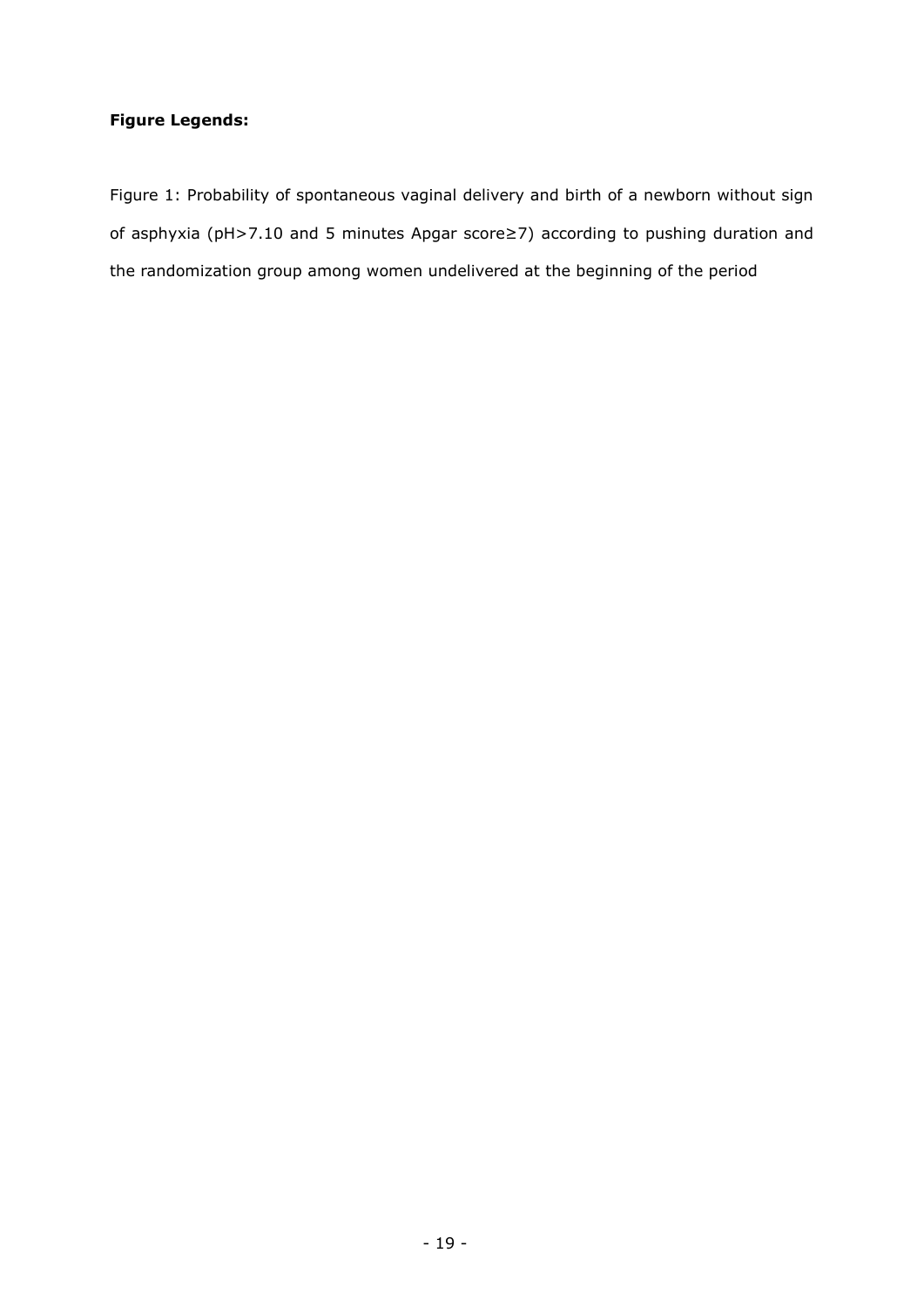Table  $1$ : Description of the population – maternal, neonatal characteristics and obstetrical practices

| Characteristics                         | Nullipara         |
|-----------------------------------------|-------------------|
|                                         | $(n=1862)$        |
| Group of randomization                  |                   |
| Late Pushing                            | 936 (50.3%)       |
| Early Pushing                           | 926 (49.7%)       |
| Maternal age in years (mean+/-SD)       | $28.1 + (-4.9)$   |
| Ethnic origin                           |                   |
| Caucasian                               | 1616 (86.9%)      |
| Asian<br>$\overline{\phantom{a}}$       | 133 (7.1%)        |
| Other                                   | 110 (5.9%)        |
| BMI at admission (mean+/-SD)            | $28.6 + (-4.2)$   |
| Gestational age in weeks (mean+/-SD)    | $39.8 + (-1.2)$   |
| Onset of labor                          |                   |
| spontaneous                             | 1288 (69.2%)      |
| induction                               | 574 (30.8%)       |
| - oxytocin                              | 292               |
| - rupture of membranes                  | 156               |
| - prostaglandins                        | 275               |
| Duration of pushing efforts (mean+/-SD) | 99.8 min +/-68.6  |
| Late Pushing group                      | 81.8 min +/-61.2  |
| Early Pushing group                     | 117.9 min +/-70.9 |
| Duration of pushing efforts             |                   |
| Less than 1 hour                        | 635 (34.2%)       |
| Interval 1-2h                           | 605 (32.6%)       |
| Interval 2-3h                           | 374 (20.1%)       |
| More than 3 hours                       | 244 (13.1%)       |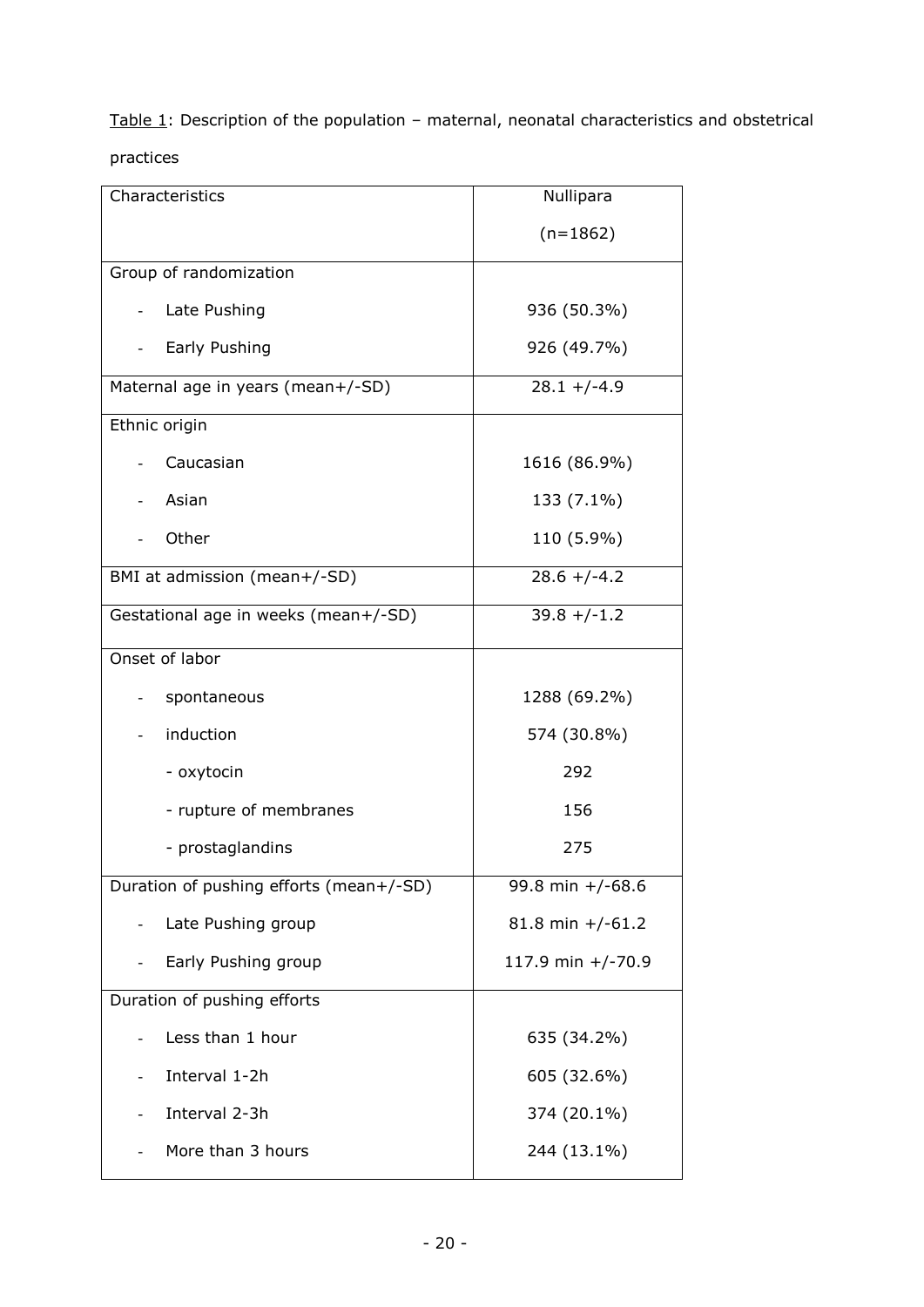| Position of the fetal head at full dilatation |                 |
|-----------------------------------------------|-----------------|
| anterior                                      | 1198 (64.3%)    |
| transverse                                    | 200 (10.7%)     |
| posterior                                     | 210 (11.3%)     |
| missing                                       | 254 (13.6%)     |
| Mode of delivery                              |                 |
| spontaneous vaginal delivery                  | 1026 (55.1%)    |
| assisted vaginal delivery*                    | 736 (39.5%)     |
| cesarean                                      | 100 (5.4%)      |
| Episiotomy in cases of vaginal delivery       |                 |
| $(n=1762)$                                    |                 |
| none                                          | 1095 (58.8%)    |
| median                                        | 459 (27.7%)     |
| mediolateral                                  | 308 (16.5%)     |
| Birth weight in grams (mean+/-SD)             | $3469 + (-421)$ |

\* forceps, vacuum, manual or instrumental rotation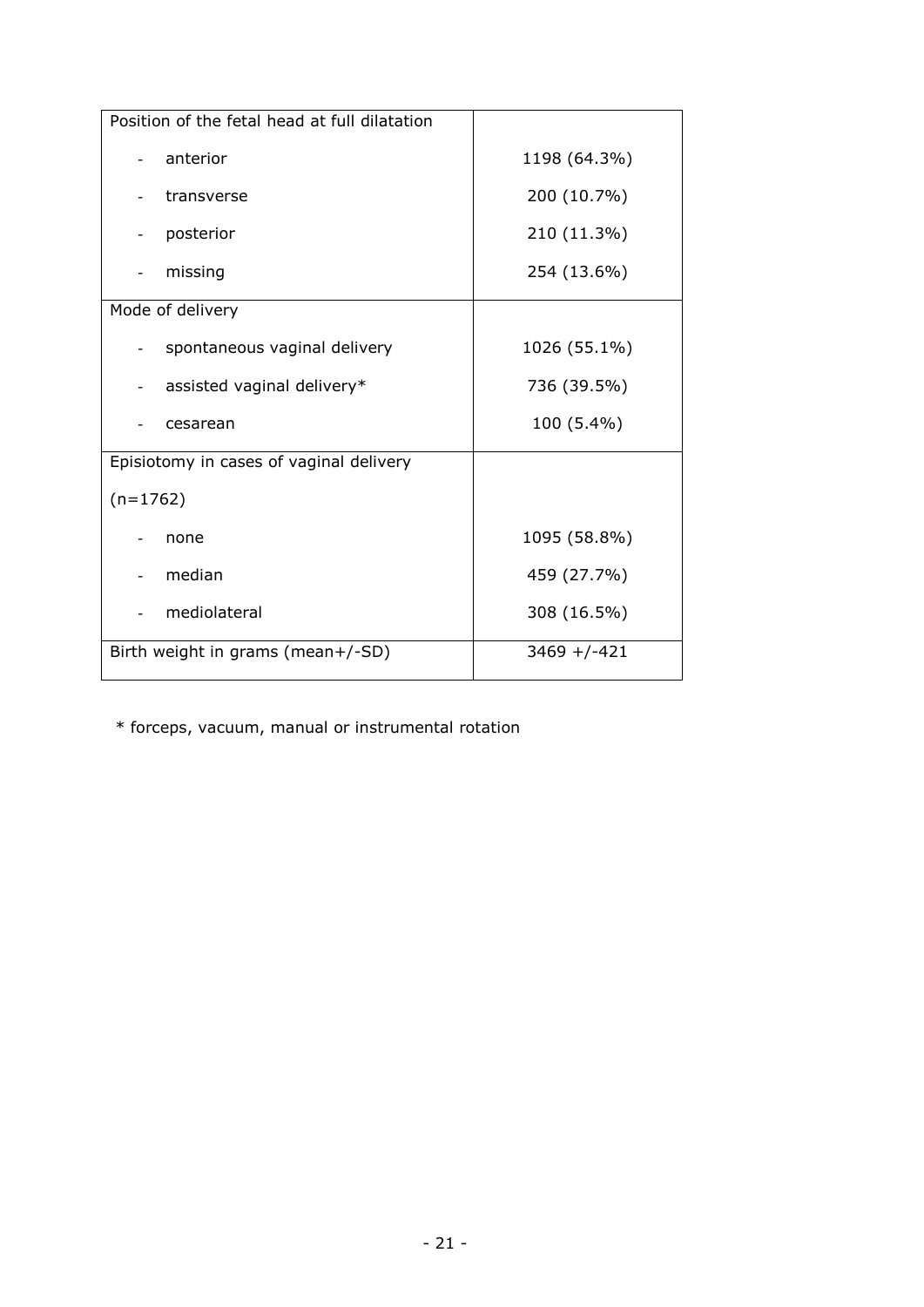Table 2: Maternal and neonatal morbidity indicators according to each pushing duration category

|                         | $<$ 1 hour | 1-2 hours   | 2-3 hours  | $>$ 3 hours | $p*$    |
|-------------------------|------------|-------------|------------|-------------|---------|
|                         | $(n=635)$  | $(n=605)$   | $(n=374)$  | $(n=244)$   |         |
| Post partum             | 53 (8.4%)  | 75 (12.7%)  | 70 (19.5%) | 64 (31.1%)  | < 0.001 |
| hemorrhage              |            |             |            |             |         |
| $3rd - 4th degree$      | 98 (6.0%)  | 47 (7.8%)   | 52 (13.9%) | 38 (15.7%)  | < 0.001 |
| perineal tear           |            |             |            |             |         |
| Intrapartum fever       | 21 (3.3%)  | 38 (6.3%)   | 33 (8.8%)  | 30 (12.3%)  | < 0.001 |
| Arterial pH (mean       | $7.25 +/-$ | $7.24 +/-$  | $7.25 +/-$ | $7.26 +/-$  | 0.009   |
| $+/-SD)$                | 0.07       | 0.087       | 0.07       | 0.07        |         |
| Arterial pH $\leq$ 7.10 | 18 (3.6%)  | $25(5.2\%)$ | $5(1.7\%)$ | $3(1.4\%)$  | 0.020   |
| 5 min Apgar score <7    | $5(0.8\%)$ | $8(1.3\%)$  | $3(0.8\%)$ | $4(1.6\%)$  | 0.566   |
| Neonatal trauma         | 34 (5.4%)  | 41 (6.8%)   | 42 (11.2%) | 30 (12.3%)  | < 0.001 |
| Admission in NICU       | 22 (3.5%)  | $25(4.1\%)$ | 26 (7.0%)  | 21 (8.6%)   | 0.004   |

\*chi-square test with 3 degrees of freedom

NICU: neonatal intensive care unit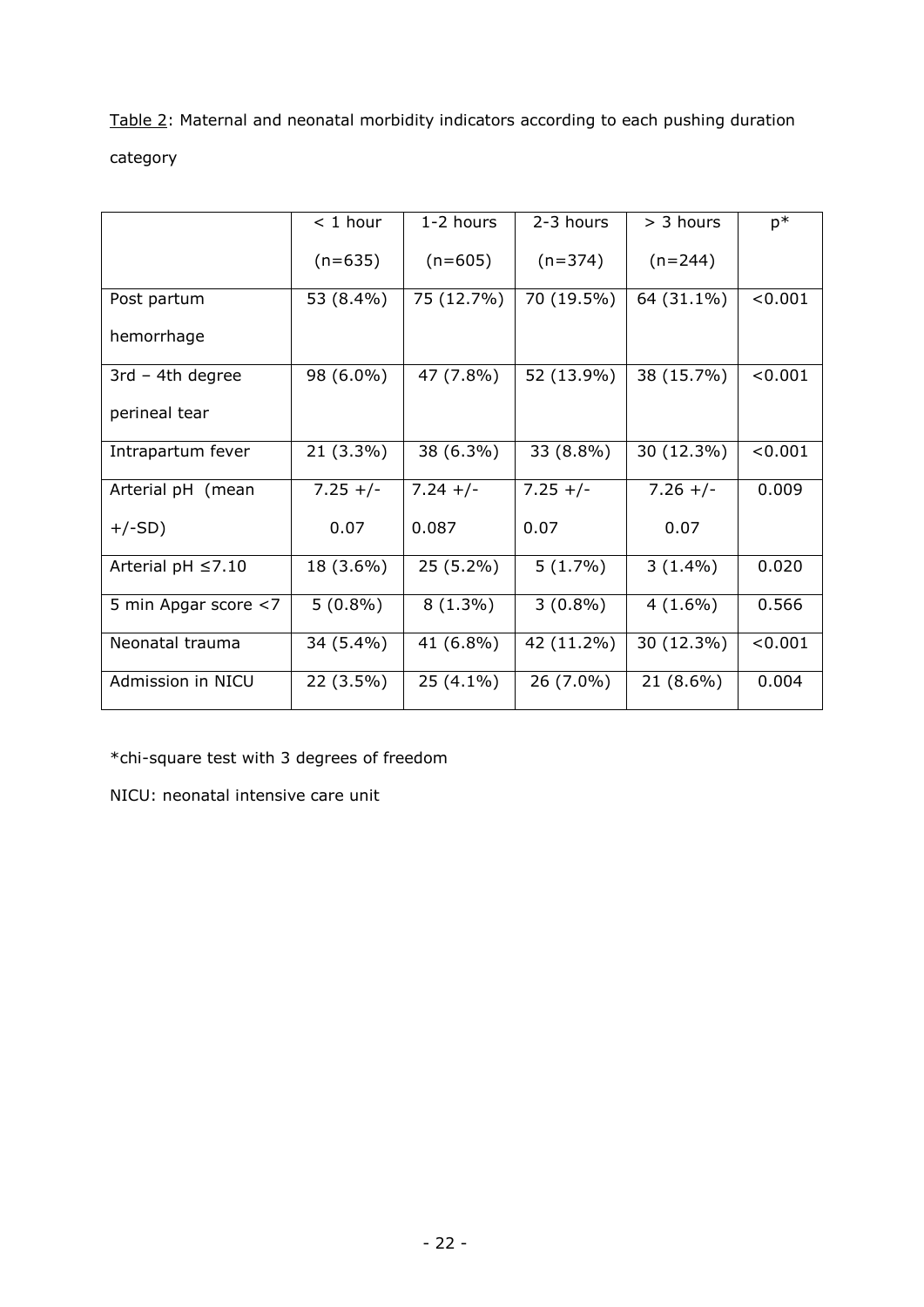### Table 3: Maternal and neonatal outcomes according to pushing duration.

#### Univariable and multivariable analysis, using logistic regression models

|                                                | 1-2 hours       |                            | 2-3 hours                   |                    | > 3 hours           |                    |
|------------------------------------------------|-----------------|----------------------------|-----------------------------|--------------------|---------------------|--------------------|
|                                                | Crude OR 95%IC  | Adjusted OR 95%IC#         | Crude OR 95%IC              | Adjusted OR 95%IC# | Crude OR 95%IC      | Adjusted OR 95%IC‡ |
| Primary outcome: Spontaneous                   | $0.4$ [0.3-0.6] | $0.4$ [0.3-0.6]            | $0.1$ [0.09-0.2]            | $0.1$ [0.09-0.2]   | $0.03$ [0.02-0.05]  | $0.03$ [0.02-0.05] |
| vaginal delivery of a newborn                  |                 |                            |                             |                    |                     |                    |
| without sign of asphyxia                       |                 |                            |                             |                    |                     |                    |
| Operative delivery                             | $2.3$ [1.8-3.0] | $\overline{2.3}$ [1.7-3.0] | $\overline{9.3}$ [6.9-12.5] | $9.0 [6.5-12.3]$   | 32.9 [21.0-51.6]    | 31.0 [19.3-50.0]   |
| Post partum hemorrhage                         | $1.6$ [1.1-2.3] | $1.2$ [0.8-1.8]            | $2.6$ [1.8-3.9]             | $1.6$ [1.0-2.5]    | $4.9$ [3.3-7.4]     | $2.5$ [1.5-4.1]    |
| $3^{rd}$ and $4^{th}$ degree perineal tear $*$ | $1.3$ [0.8-2.1] | $1.0 [0.6-1.6]$            | $2.5$ [1.6-3.9]             | $1.2$ [0.7-2.0]    | $2.9$ [1.8-4.7]     | $1.7$ [0.9-3.0]    |
| Intra-partum fever                             | $2.0$ [1.1-3.4] | $1.8$ [1.0-3.2]            | $2.8$ [1.6-5.0]             | $2.1$ [1.1-4.0]    | $4.1$ [2.3-7.3]     | $2.7$ [1.3-5.5]    |
| 5 minutes Apgar score <7                       | $1.7$ [0.5-5.2] | $1.1$ [0.3-3.6]            | $1.0$ [0.2-4.3]             | $0.4$ [0.1-2.1]    | $2.1$ $[0.6 - 7.9]$ | $0.7$ [0.1-3.5]    |
| Arterial pH $\leq$ 7.10                        | $1.5$ [0.8-2.7] | $1.6 [0.8 - 3.0]$          | $0.5$ [0.2-1.2]             | $0.4$ [0.1-1.3]    | $0.4$ [0.1-1.3]     | $0.2$ [0.1-1.1]    |
| Neonatal trauma                                | $1.3$ [0.8-2.1] | $1.2$ [0.7-2.0]            | $2.2$ [1.4-3.6]             | $1.5$ [0.8-2.6]    | $2.5$ [1.5-4.1]     | $1.7$ [0.9-3.3]    |
| Admission in NICU                              | $1.2$ [0.7-2.2] | $1.1$ [0.6-2.0]            | $2.1$ [1.2-3.7]             | $1.5 [0.8 - 3.0]$  | $2.6$ [1.5-4.9]     | $1.5$ [0.7-3.3]    |

Reference: pushing duration < 1 hour

‡Adjustment on maternal age, gestational age, ethnic origin, BMI at the admission, birth weight, position of the fetal head at full dilatation, group of randomization (Early or Late Pushing), mode of delivery (excepted for the primary outcome and operative delivery) \*Adjustment also on episiotomy and its technique (median or mediolateral)